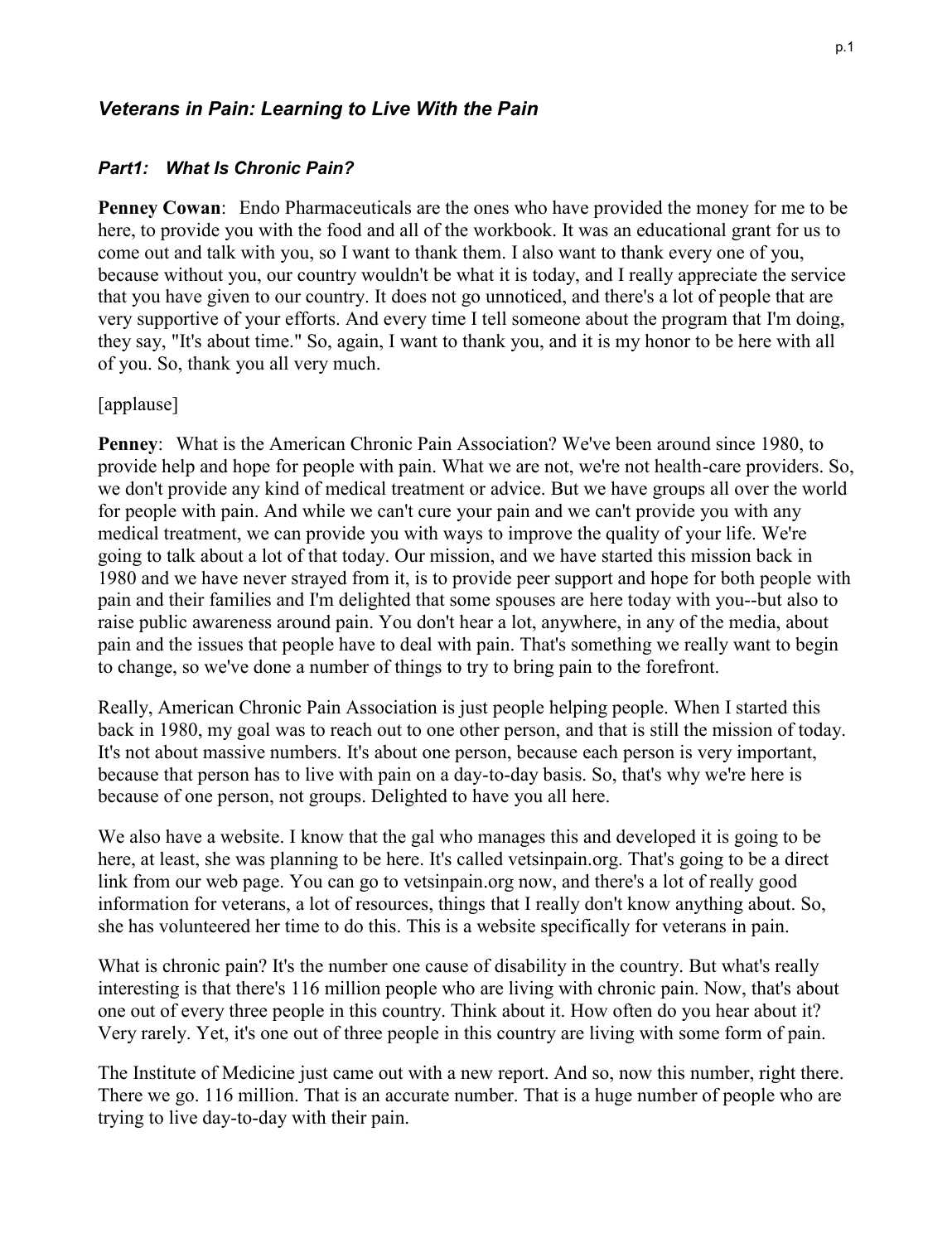The cost? We used to say it was almost 300 billion. Well, the Institute of Medicine just came out with a new cost, between \$500 and \$600 billion a year. That's more than cancer, heart disease, and diabetes put together. That is how much pain costs in America. Only in America. Trust me, it is all over the world.

There's another part of pain, and a cost to it. People who still have jobs, that still go to work, but they don't perform up to where they should be working because they need those benefits. It's called presenteeism, where they're at work but they're not really performing their job to the fullest of their ability, because they're in pain.

And so, their coworkers have to work with them. They have to take up the slack. That's a huge expense to this country. It's over \$61 billion. Again, all of this information is on your handouts, on your slides.

What is chronic pain? It's a process that turns a person into a patient. What the American Chronic Pain Association wants to do is to change that idea of a patient back to a person. I must tell you right now, and you'll hear me referring to people with pain, because I really hate the word "chronic pain patient." It's a negative phrase. It takes the air out of you. It just deflates you.

So, you're a person with pain, and so much more. But your pain does not identify who you are. It's only a piece of you. What we really are trying to do--and you'll see everything that we have--is moving from that patient back to a person again. That's really the focus of what we're really trying to do here today.

What is chronic pain? It's any pain that lasts longer than three months or goes on beyond the normal healing process of an injury or an illness. It will affect your life. It really puts a damper on what you can do from day to day to day. But the hardest thing about pain is that second bullet point. It's never consistent. It's never 100 percent. It's never at a 10, it's never at an eight, constantly, day in and day out. Your pain goes up, and then it goes down. And you do have good days, and then it goes back up again.

And so, because it's going up and down and up and down, it's really confusing. Because you often wonder, "Is it really pain? Maybe I am imagining this." I have gotten a lot of calls in our national office from people who say, "My doctor told me it's all in my head." Well, it is partly in your head, and it's in your body. You can't separate your mind and your body. You are a package deal, and what you're going to experience in your head you're also going to experience in your body as well. So, it's the whole person. You're not imagining it.

But the hardest thing is that inconsistent up-and-down. Then people around you look at you and go, "Well, how can you do that today when yesterday you couldn't get out of bed?" or, "Look what you did yesterday, and now you can't move." It's just confusing, not only to you but to everyone around you. You question it. I know I did.

And just to let you know, I'm also a person with pain. That's why I started this organization. I went through a multidisciplinary pain-management program. It's been 32 years now. That was the hardest thing I ever did in my life because when I went into that program, I was a patient in every sense of the word. Holding a cup of coffee, for me, was almost impossible. That's how bad my pain was.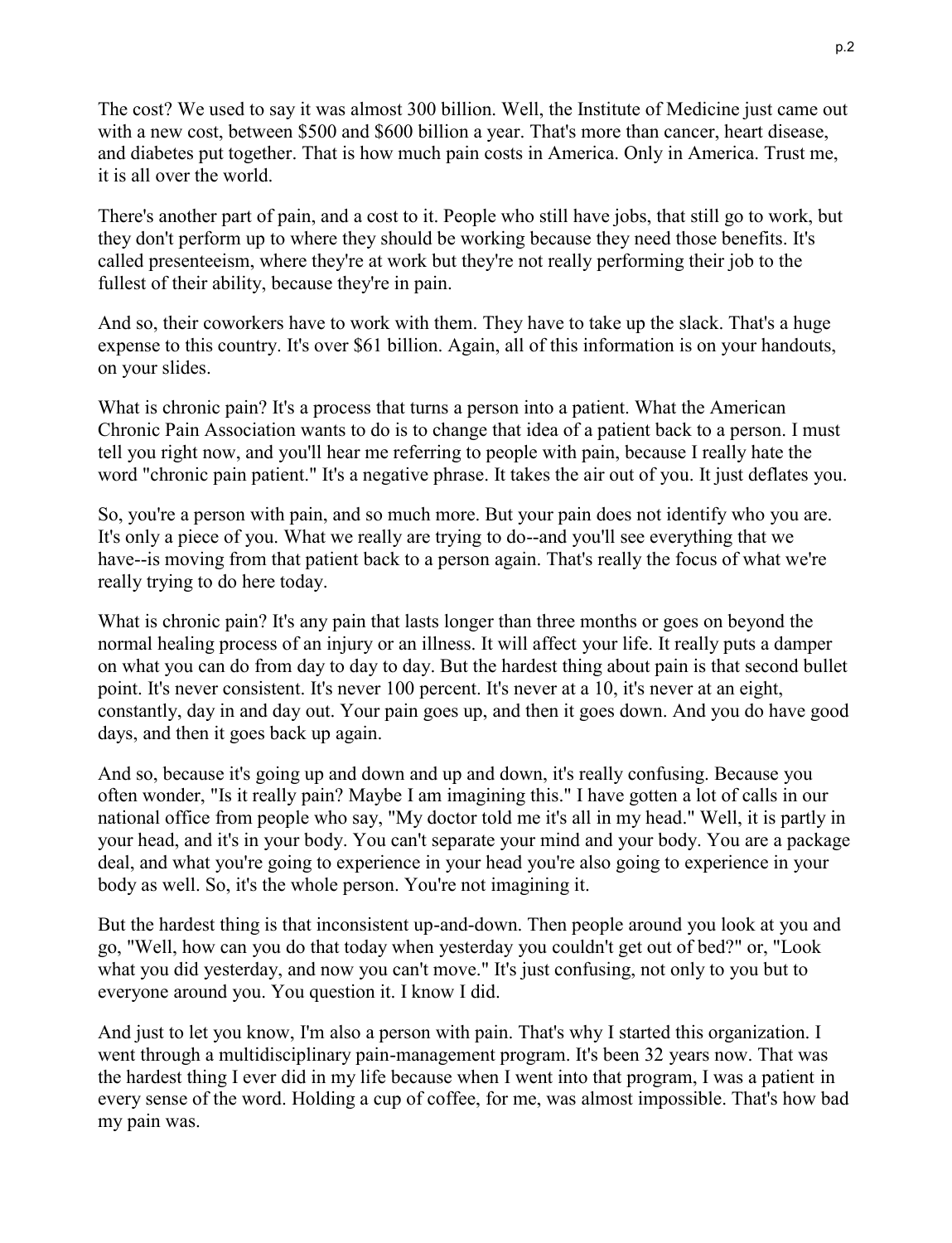I spent seven weeks on that program. Actually, when I went there, I didn't believe anyone could help me. I went there to fail, to prove to my husband that there was no help. After six years of looking, hoping for an answer, one thing after another, hopeful that it would help, and then only it never really helped and the pain was still there. I kept getting worse and worse. He believed that this would help. That's what he believed.

So, I thought, "All right." Because I just wanted to quit, I wanted to give up. I had enough. It's hard to live with pain every day, in and out and in and out. So, I went. Seven weeks later, I came out, in every sense of the word, a person. So, everything that I'm talking about today, I've been there. I've lived it. I know exactly what it's like to live with pain on a day-to-day, and I know the controls it has on your life, and we will talk about that.

But for me, the hardest thing was, if I could just get a healthcare provider to understand my pain, to know how much it hurts, if I could just describe it in the right words, then they would get it. Because it's impossible for people to understand your pain. How do you explain it? I would spend hours on end trying to figure out the best way to describe my pain. You know what the problem was? The more I thought about my pain, the more I suffered.

I was really not doing myself a favor, because I kept increasing my sense of suffering, because I was trying to figure out how to describe my pain. You can't do that. No one is ever, ever, ever going to understand what your pain feels like. No one.

We expect miracles, right? Imagine what people can do today, what medicine can do. They can do a number of different organ transplants: hearts, lungs, livers. I mean, that's amazing. That's absolutely amazing. They just started and I think it was the third or fourth successful face transplant. So, it doesn't make sense to us that they can't fix our pain. It's not logical, right?

Our expectation is, "Just give me the right pill, or that one procedure, that one surgery, and I'll be good." Right? Never works. What happens is you get stuck in that little maze, and you just go from one dead end to another, and you're just stuck in there. The harder you try to find the one answer, the deeper you go and the more you get stuck and the more hopeless you feel. That's what it's like when you have chronic pain. And you're hopeful.

Our expectation is medicine can eliminate it, right? Doesn't that make sense? It's not that easy. Why? Because pain's invisible. What does a back pain look like? What does a headache look like? How can you see someone's nerves that feel like they're on fire? You can't. It's invisible. You can't measure it. You can't weigh it. There's absolutely no way to say, "Aha, I see it!"

You're all people sitting there with pain, and yet you look fairly normal to me. Who would know? So it's really hard. It is really hard. I kept saying, "If only they knew. If only they knew what was causing my pain, I'd be able to manage it." Problem is, once they put a name to it after six years, I thought, "OK, now you know what it is. Then fix it." Right? They know what it is, then they should be able to fix it. Didn't happen.

The sad thing for most of us is that we're willing to do just about anything if someone says, "I can fix your pain." Doesn't matter what it takes, we're willing to do it because we want to get rid of the pain. That's our goal is always get rid of the pain. Doesn't matter how we have to do it, as long as they can fix it and get rid of it.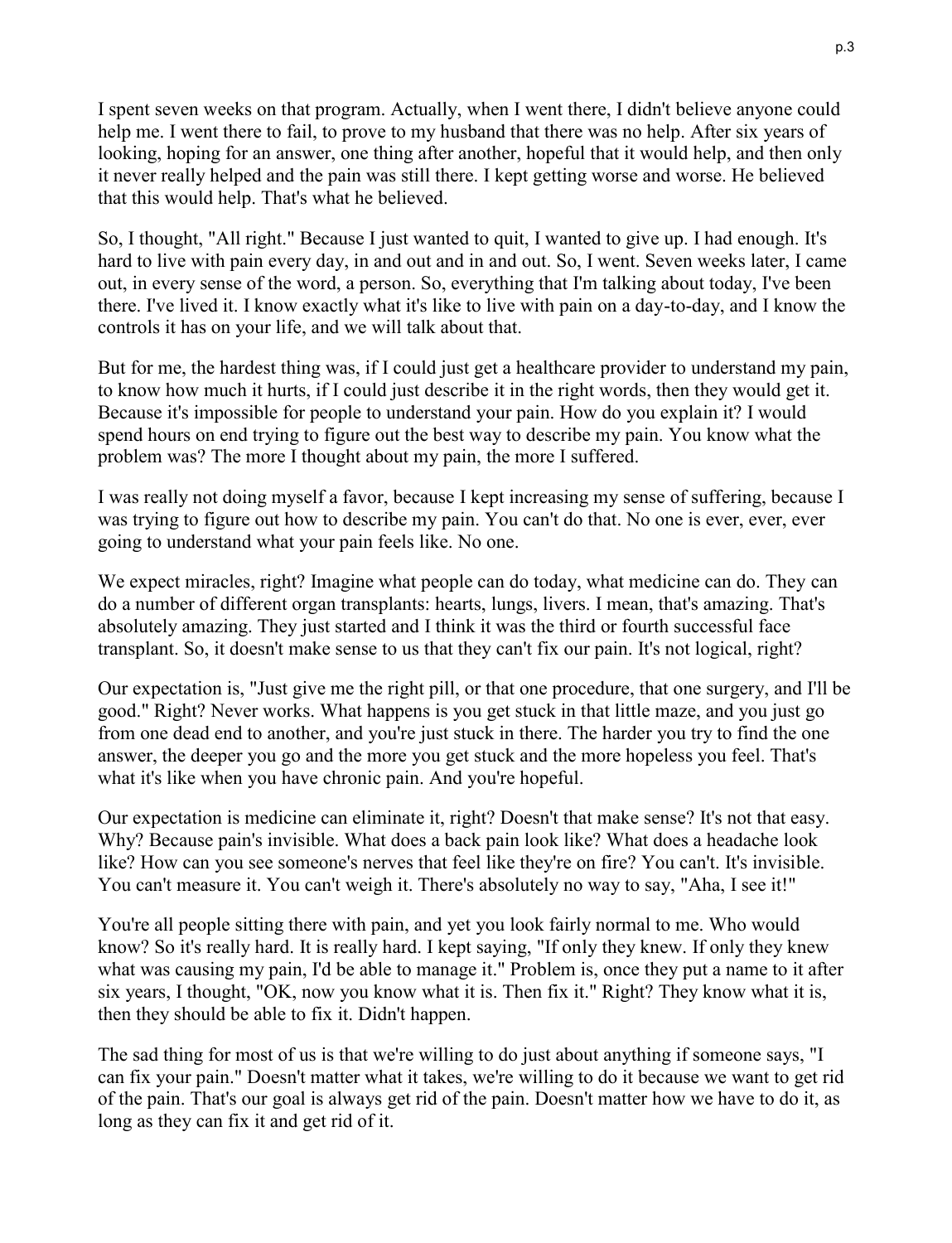The pain is not the problem. It's the fear of the pain, never knowing. Remember I said it's up and down and up and down? So on those good days, you think, "OK, maybe it's finally gone." But then you know, but it comes back. You never know when it's going to hit and how hard it's going to hit you. And so, you are controlled not by your pain, you're controlled by the fear of your pain, never knowing.

So that's where all the isolation comes in. You make less and less plans. You don't want to plan something and then not be able to make it, so you pull back from everything and everyone. Eventually, you find yourself very much alone and isolated, because it's that fear that's the controlling factor.

We look to our healthcare providers. They're supposed to know how to help us, right? They went to school. They had all this training. They're really smart people. Problem is, you know how much pain management they had in all of that training? Two hours. That's it. That's if they're lucky. It's not in any of the medical schools at this point. They've never been trained. They have never been trained how to help you manage your pain. They don't know.

I do a lot of lectures to health-care professionals, and it's amazing. They're willing to listen, which is even more amazing, and it's wonderful. They've never been trained and they don't really like to work with people with pain, because we don't get better. We keep coming back and saying, "OK, now what? Now what?"

So what do they tell you? "Learn to live with it." How many have been told to learn to live with it? Right. And you know how it makes you feel?

# [laughter]

**Penney**: That's it. That's exactly how it makes us feel. Well, great. But how do you do that? How do you live with it? No one told me how to live with it. They just told me I had to, but never how. I think the most important thing for us, more than anything else, is that we want validation. We want someone to believe our pain. We want them to say, "I believe you." Because the further down--remember that maze that we were stuck in? And the deeper in we go, the more we need that someone to believe us. When they don't and they look at us, and we're thinking, "OK, maybe they don't believe how much pain I'm in," we become more and more defensive.

Most people with pain that I've met are very defensive. I was. I kept telling them how bad my pain was, and they didn't really believe me. Because the interesting thing about when you go to a healthcare provider, when you go to a doctor's appointment, how many of you have ever gone in your pajamas? No one. You know why? Because you try to look as good as you can when you go out.

So, we're always sending those mixed messages. We're trying to help them understand how bad our pain is, and yet we spend three hours getting ready so that we look good. We're sending those mixed messages.

The longer your pain goes on, the longer it is in control of your life, the more you as a person disappear. I like to use this picture because it's these two gentlemen walking down that road in the fog, and the further down they go, the harder it is for you to see them. That's exactly what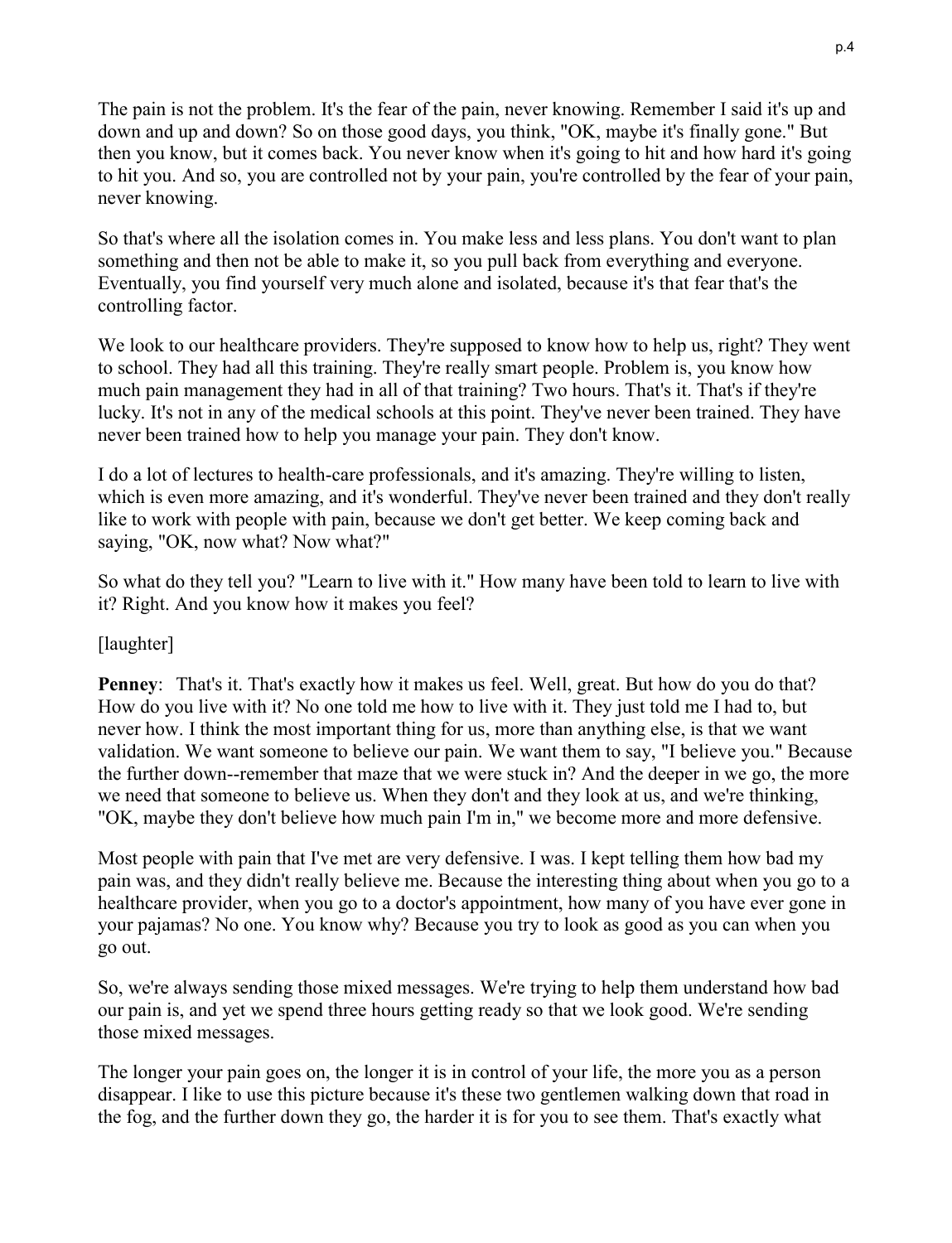happens to a person with pain. They lose their identity, and they become the horrible chronic pain patient. I don't like that word, because you're not. You are a person, with much more than just your pain, and I will keep reminding you of that.

So, when you're told to learn to live with pain, this is what it looks like. I'd be there the rest of my life if I had to solve this. I have no idea what it is. I can't even explain it to you, other than it's something scribbled on a chalkboard. If someone said, "OK, before you can leave this room, you've got to solve it," they'd better bring a lot of stuff because I'm going to be here for forever. There's no way I can do that.

However, if I took a few classes, maybe started with some algebra, plain geometry, got into some trig and calculus and then maybe differential equations, and if I worked really, really hard, I bet I could solve that problem. But you see, when they tell you, "Learn to live with it," that's what it looks like. What we need for them to do is not make it so difficult that we don't understand what they're saying. What we need is one plus one equals two. That's what we need so that we can actually live with our pain.

The other one makes no sense, and we don't know how to do that. We do know one plus one equals two. And so, what our organization has done is really try to take all the information that you need to take an active role in the recovery process and change it from that very complex formula into a very simple one. One plus one equals two.

So, when you're told to learn to live with it, the first thing that you need is validate it. You need to know that, "OK, my pain is real." OK. You need someone else to believe that your pain is real. It's not who you are, but it is a piece of you. It's a part of who you are, and it's going to present you with challenges.

You need to know that there's hope. I think that's the one thing this organization is trying to give to all of you. There is hope. It is possible to live a life in spite of your pain. That is so important for you to remember. Don't ever lose hope.

The problem with pain for so many of us, and I hear this over and over and over again, is all the things people can't do. "I can't do this anymore, and I can't do that anymore, and I can't do that. I used to be able to do this and now it takes me five times as long. There's nothing that I can do anymore that I like to do."

We're so focused on what we can't do that we forget to maybe look at what we can still do. What are our abilities? We always look at what we can't do anymore. We're that "the glass is half-empty." We're not "the glass is half-full." But it is half-full. It's always half-full. There's always hope. We just have to look at it in a different way and start to think about what our abilities are.

You have to become part of the treatment team. And that's the difference with chronic pain, because the typical medical model-- people go to the hospital, they take care of you. They pamper you. They bring you your meals. They do everything for you. You have a very passive role, right? When you have chronic pain, you can't be passive, because you're not in the hospital.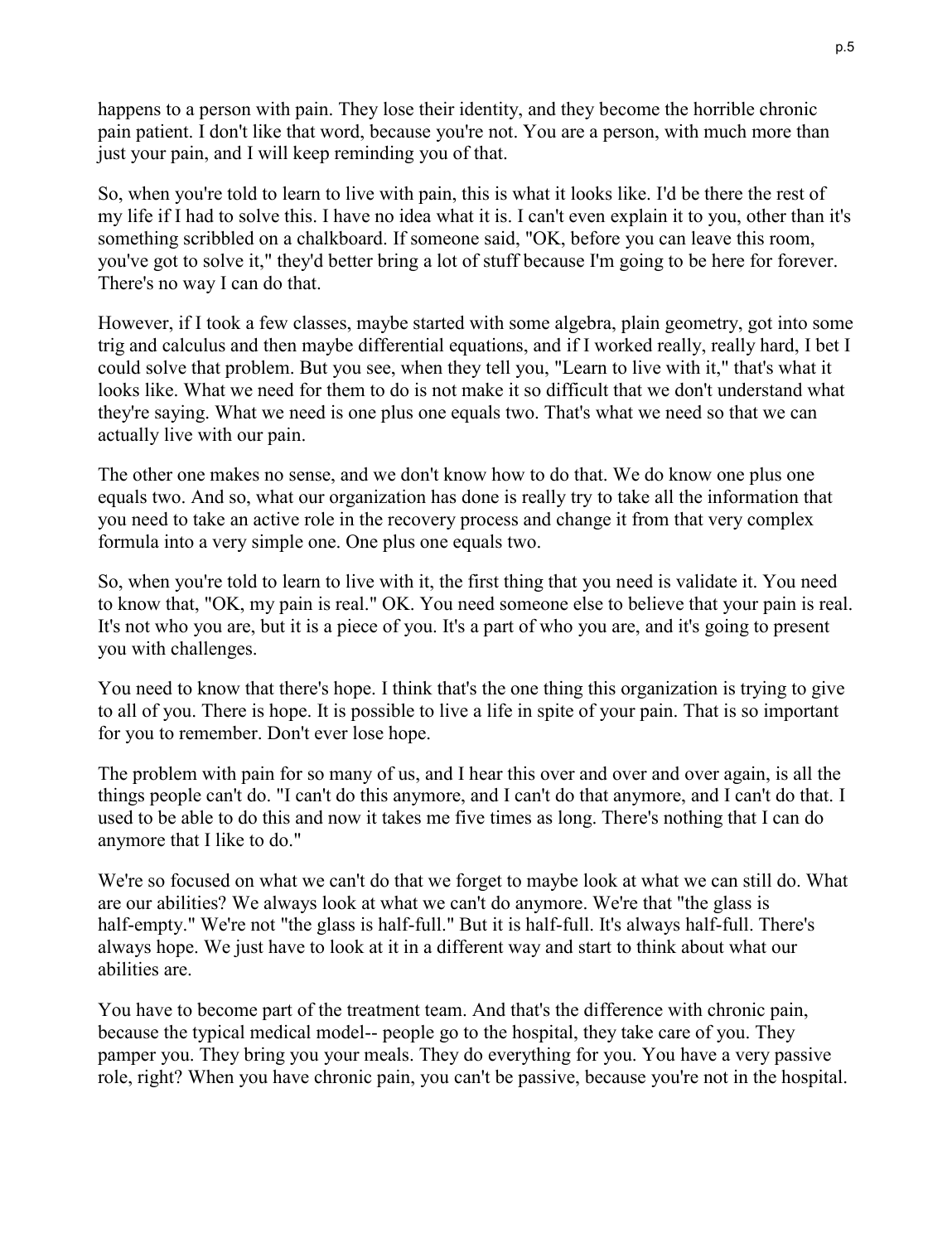People aren't going to take care of you. People actually get tired of you being sick and that's all they ever hear is about your pain. Instead of that passive patient, you now have to become an active participant in your care. You really have to accept some of that responsibility.

The way to explain how you are part of your medical team is your primary care is your coach. OK? Everybody needs that coach. They're the ones that really coordinate everything for you. But guess who you are. You're the quarterback. You are the quarterback. You're the one where the coach tells you what you need to do, and then you go out on the field and you talk to all of your teammates, whoever they are, whether it's your physical therapist, if it's your counselor, whoever it is.

You tell them, "OK, this is what we need to do." You're an active part of that. If the quarterback just stood out on the field, I'm afraid he'd get clobbered. And so, you need to be that active participant. You really need to be an equal part of that treatment team. Without you, nothing's going to happen. You have to be a part of that team.

What the goal of pain management is, and so many of us think, "I just want to get rid of the pain." You know what the goal of pain management is? It's to improve the quality of your life, increase your function, and reduce your sense of suffering. Nowhere in there do we say, "Get rid of the pain," because that may be impossible. That's not necessarily mean you're going to suffer the rest of your life, because we're going to help you understand how to reduce your sense of suffering.

Remember I talked about when you try to think about the best way to describe it, the more you think about your pain, the more you suffer. So, redirecting your attention onto other things you have more control over is key in reducing your sense of suffering. We'll talk about how to do that later. It's to increase your function and your quality of life. Everybody wants quality of life. So that's really what we're trying to do here.

When everything has been said and done--and I lived in Pittsburgh, which is a huge medical mecca. They have some of the best of the best. The first transplants were done there. They still couldn't help me. And when I saw the best of the best, the bottom line was there still may be some level of pain. That doesn't mean it's necessarily bad news.

So, the goal is never to get rid of the pain a 100 percent. There may always be some level of pain. It's how you deal with it. That's what matters. You can still have a full life in spite of pain. You can. I've been doing this for 31 years now. I absolutely love it, because I get to talk to people and, hopefully, give them a little bit of hope. That's my job. It's to just give you that little... All you need is a spark, just one little spark. If you get a spark today, then we've done a good job.

### *Part 2: Communication Tools*

**Penney Cowan**: Let's talk about some of our resources we have. Communication is key. Remember we saw that thing up on the board, that complex formula? That's sort of how healthcare providers talk and that's probably how we sound to them because there's no translation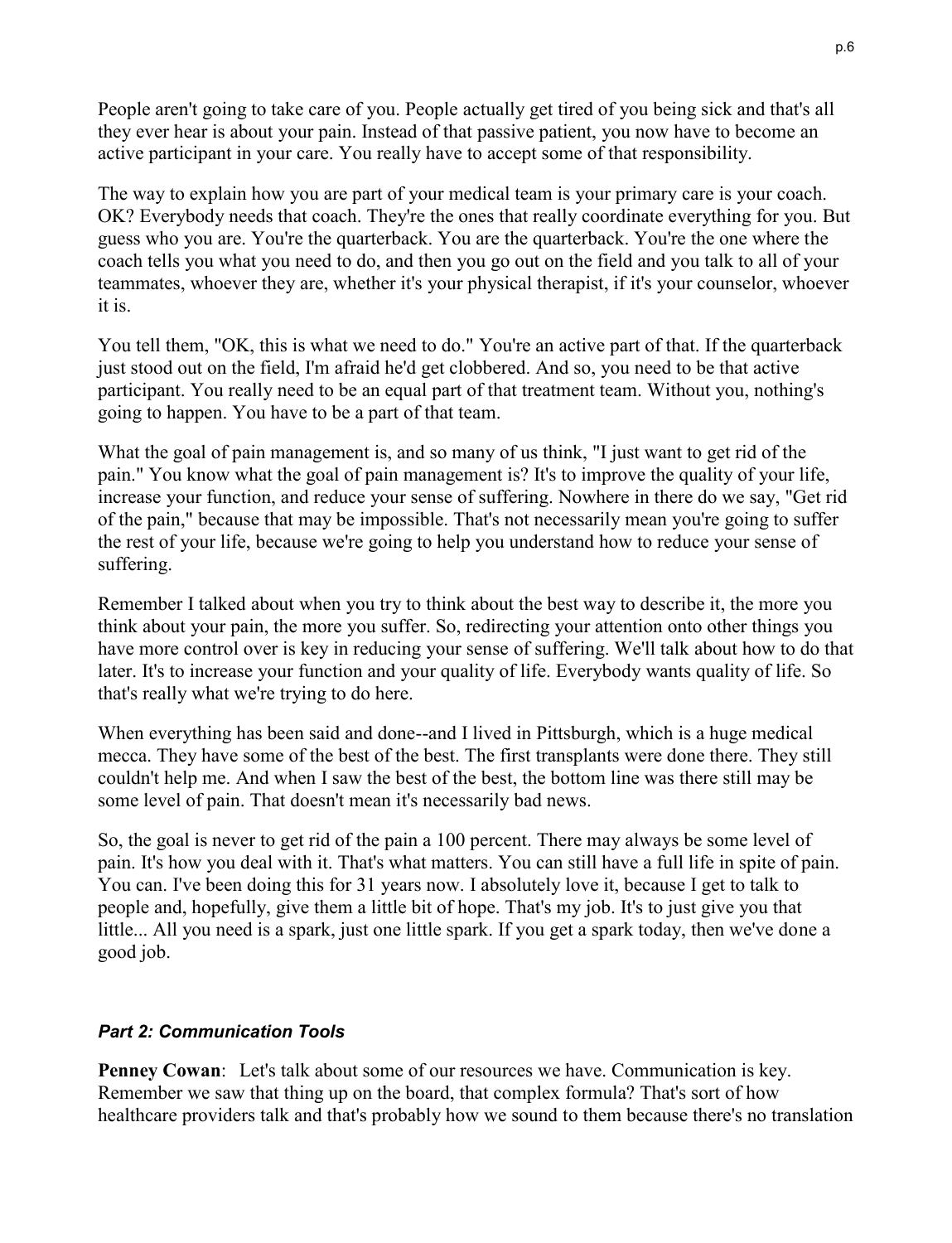there. Remember I said we want to be validated more than anything else. How do we explain it? If you ask somebody to use on a 0 to 10 scale what's your pain...and I hated that answer. I hated that. When they asked me that question it was like 0 no pain to 10 the worst pain you can think of. I was a mother with two small children, I had a beautiful home, a wonderful husband. I wanted to be that perfect mom and I couldn't. 10 didn't even come close to how it was impacting my life. It was a 20.

If I had said 20 right away they would have said OK, another nutcase, here we go because it doesn't tell you anything. I could be a seven, you could be a seven. I could be out jogging and you could be home in bed and vice versa. Those numbers don't really explain the pain. We have another way of measuring and it's called the quality of life where it's going to measure function, one of our goals.

When you use this scale if you're at a zero that means you can't even get out of bed in the morning. You can't get out of bed in the morning. If you're all the way up to a 10 that means you can do whatever you want. Somewhere in between, say you're at a four, you can get up, get dressed, maybe do a few things around the house. When you tell them, when you use this scale and you tell them where you're at it's very clear. This is what it's doing to my life right there.

It's very important to have them understand the quality of your life. This is how the pain's impacting me. This scale has been used over and over again. Very important scale.

You also need to be able to prepare to go to your healthcare providers. These are very important visits and often you wait weeks or months to have one so prepare for it before you go there.

The first thing you have to ask yourself is why am I going? What is it that I'm going? If it's a checkup then you need to make a list of everything that's happened since but if there's a reason you're going make sure you write that down, whatever it is. Use one sheet of paper, you don't want to use a whole bunch. We get letters that are 20 pages long because people want to have you understand how bad their pain is.

After the first paragraph I get it. I know. I've been there and I understand every person with pain wants to feel better yesterday. Not today, not tomorrow, they want it yesterday. We want it to go away. But you still need to be able to explain your pain. When you get ready one page is all you need because they're not going to be able to read more than one. Remember, you only have about five to 10 minutes if you're lucky. Just write down the new things, the new symptoms since the last time you saw them. Don't start back at the beginning. Just the new symptoms since you last saw them.

Then bring all your medications with you. Make sure you bring them all in the bottle so they can see exactly what you're taking, but you make sure that you also bring any over the counter medications, any vitamins or herbal supplements that you're taking because all those will have some impact on the medication that they may prescribe for you. You need to have all of that. At least write it down. You may not be able to bring them but write it all down so they know exactly what you take.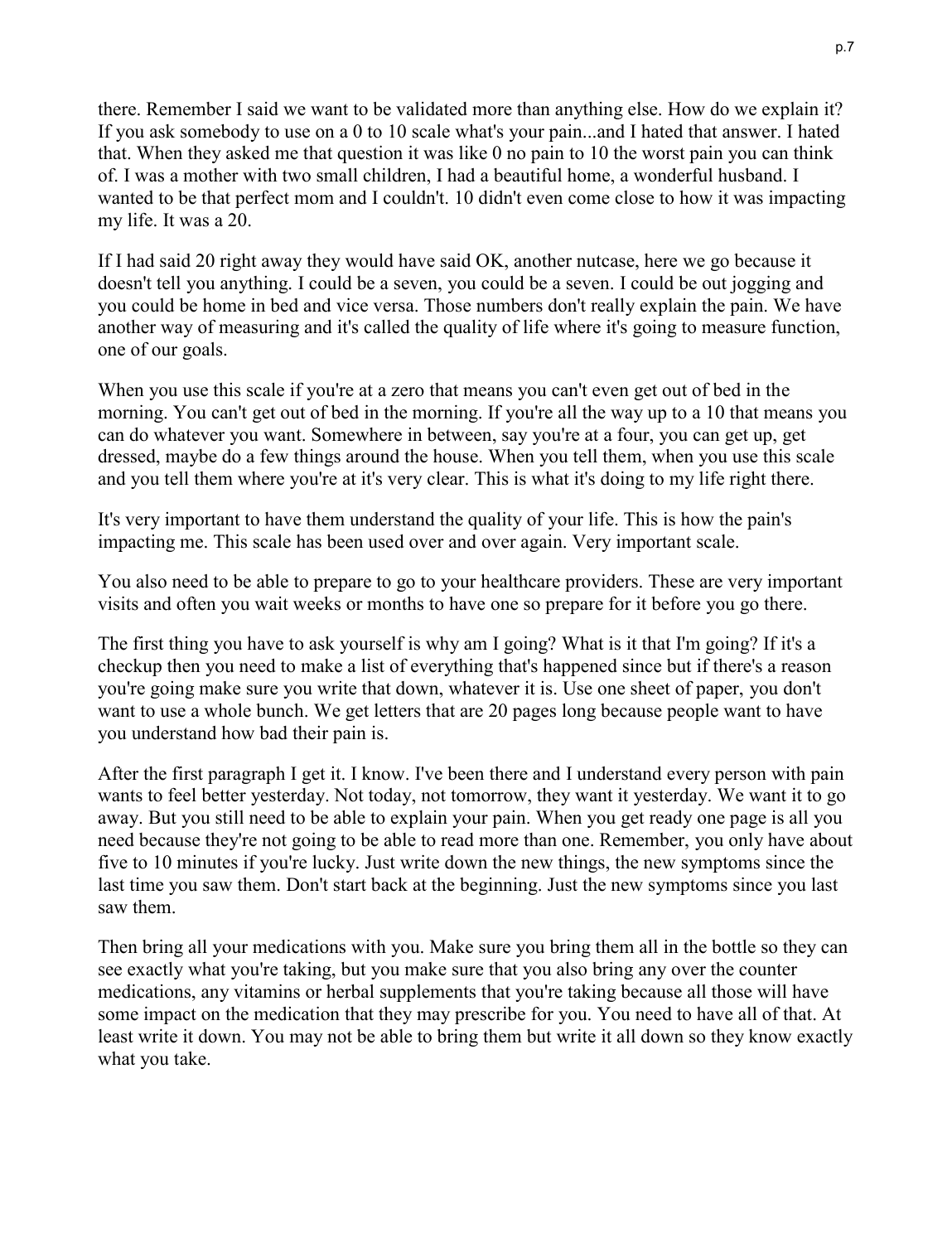It's very important that you use only one pharmacy. I don't know how the VA system works if you get your medications here or not, which would be really good. But then do you get your over the counter medications here? I'm not sure.

What you have to do is when you go to the pharmacy always ask before you purchase an over the counter. Let them know what you're taking. Make sure it's not going to interfere with it because they don't always play nice together. You need to make sure that what you're taking, over the counter, vitamins, herbal supplements, make sure your healthcare provider knows what those are.

You need to tell them what you've tried, has it helped, has it not? Laying down helped, massage helped, heat helped, cold? One or two words, that's all you need. You need to explain any changes in your mood or your appetite. I'm more depressed and the depression is not what caused the pain and people always have a hard time with that, especially when you're being told it's all in your head. They think you're just depressed.

Well, how would you feel if you had the flu for a year? You wouldn't be a happy camper. Of course you're depressed. It's taken away part of who you are, your identity, your ability. It is depressing. Don't be afraid to tell them that you're feeling depressed because they can help you with that but you have to let them know.

Questions that you have, write them down. You're not going to remember them. By the time of the appointment you've sat out there for whatever amount of time waiting, waiting to get in to see the healthcare provider. You go in and they'll say, "Do you have any questions?" No. Then you're driving home you go I forgot to ask this and this. Always write your questions down.

If at all possible take someone with you because what they say and what you hear sometimes are very different. Remember I said we get really defensive about our pain? After a while I would go in there and I would listen to what they said and the test results would come back and they'd go, "They're negative." That's not what I heard. What I heard was there's nothing wrong with you, it's all in your head. That's what I heard.

In my heart that's what I heard because I needed that validation, which it took six years to get. So I never quite heard what they were telling me. I wanted that quick fix. I wanted that immediate feel better yesterday. It didn't happen. Take someone with you.

Another way to really explain what's been going on with you, we have something called a pain log. This is a graphical tool that we've designed to help you communicate with your healthcare provider quickly and efficiently but yet still provide a huge amount of information.

The first line we have to ask they need to know on a scale of 0 to 10 what's your pain. They need to know that one so you have to measure it. Then we're going to ask you your stress, measure that, exercise, activity, your sleep, how afraid you are of the pain, taking your medications as directed, side effects, constipation, sexual activity, your appetite, your mood, how isolated you've become, how much alcohol you consume, and how worried you are about finances.

If you do that, all you have to do is circle one of those numbers, do you know how much information you're providing to your healthcare provider at a glance? We're working on phone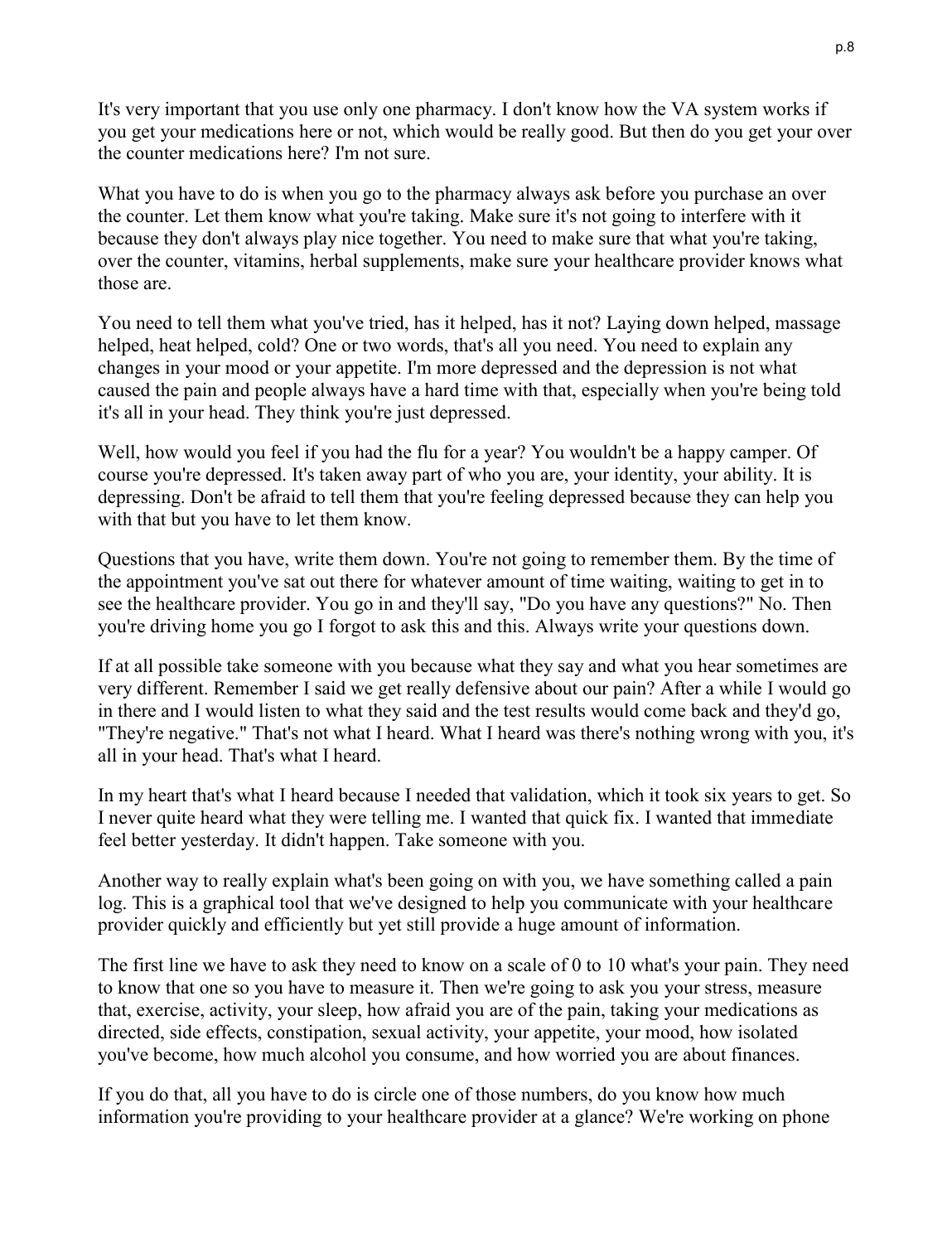apps for this but that's a tricky thing but we are working on that because we've been asked over and over again so we are working on that.

This, what it does is it tells them where your pain is but it also gives them a wealth of information. Instead of trying to explain to them what's been going on since your last visit they can look at this tool and see that your pain level went up since last time but I see that you're becoming much more isolated, you're drinking maybe more than you were, and you're not exercising at all.

Right away they've identified three contributing factors of why your pain's increased or if it's gone down they can see that because you're sleeping better, you're exercising. It really begins to provide them with exactly what's going on with you and now you have a starting point to be problem solving rather than trying to explain and get that validation.

This tool we have now made interactive on our web page. When you go into our web page you don't have to sign in or anything but you do have to for this one. You have to sign in and create a password because it's going to track for day to day, week to week, or month to month, however often you want to go in and fill these out. You can go in and this is the little sign for the fear or the pain. All you have to do is click where you're at on that scale.

As you can see below them, there's a little graph and that's what's going to print out for you. Every one of those, you click the OK and go down to the next one, the side effects. It's hard to see and I know that but this is the graph that's printed out that you can take so they can actually see one month, three months, six months, all year or forever that you started this. They're going to be able to very quickly look at this and see what's going on with you. It's a wonderful tool. All you have to do is print it out.

Another problem is taking medications and complying with the way you're supposed to take them. They'll give you a prescription and the doctor will tell you, your healthcare professional will tell you how you're supposed to take it, what it's for. You go to the pharmacy and they'll tell you exactly how to take it, what to do. You go home and what happens?

We get so many calls. People call us and say, "I was just given this medication, what's it for? I don't know how to take it." If you pull out the package insert, which is now supposed to be at a fifth grade reading level, it's not. It's not. It's not. People weren't taking medications and if you don't take them as they're directed they may not work for you.

People are afraid to ask questions. We get calls all the time from people and we say go back, either ask your healthcare provider which is sometimes hard, but go back to the pharmacy and talk to the pharmacist. They're trained to help you, to provide you with that information. Talk to them. We've designed a tool to help them explain this to you, but a way that you can actually take home with you.

When are you supposed to take it? Morning or night. It's right there. All they have to do is circle that or maybe what times of the day if they have to take it every three hours. They can put 12, 3, 6, 9, and back again. They can do it that way. Then take it with food, without food, things you should avoid, possible side effects. Then we've just added in the last few years the storage, where you keep it and how to dispose of it properly. All they have to do is circle this.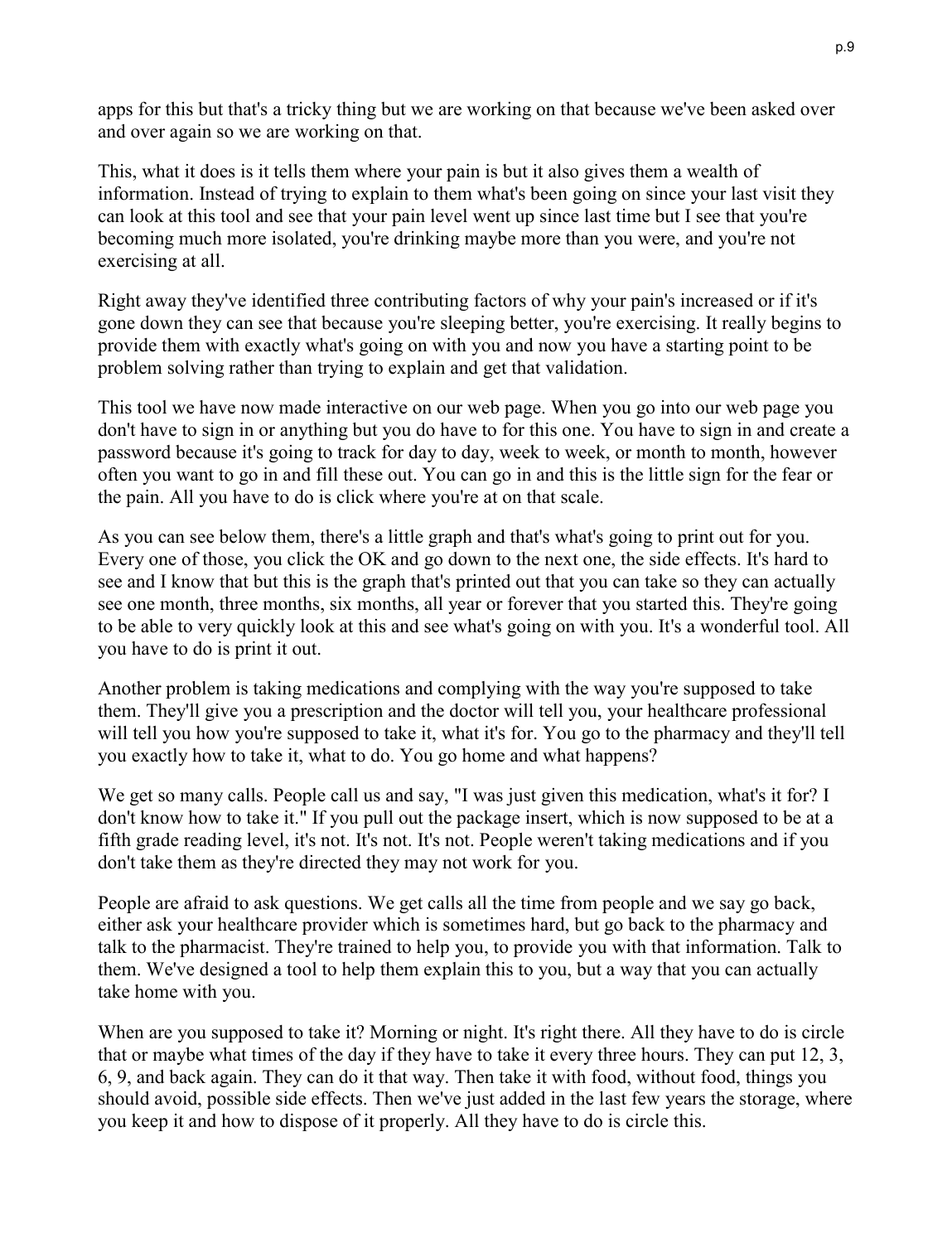We've tested this. Pharmacists absolutely love this. My dream for this one is to get it on every bag of every prescription that is given. This is a follow-up sheet and what this one does is explains to you exactly what's happened in that visit. We don't remember everything they say. It's really hard to do that and they give you all this stuff and it's like what do I do with this?

What this does is going to explain to you the tests that they have recommended whether it's a chest x-ray or any kind of x-ray, lab work, EKGs, maybe a nerve conduction test, an MRI. All they have to do is circle that. That's what they've asked you to do. Or the kinds of treatments whether it's medications, maybe it's weight management, could be physical therapy, counseling, injections. Depending on what they've asked you. All they have to do is circle that.

Then when is your next appointment? A week, two weeks, three, a month, two months, three months, or call. Then restrictions. Things that you shouldn't do and then the next line is dietary restrictions, things you shouldn't eat like spicy foods or maybe not eat sugar or you shouldn't drink alcohol. All they have to do is circle that. The last line is recommendations, things that you should do. The last line is exercise, maybe swimming or biking or maybe they want you to do bed rest. Maybe that's what the recommendation is.

That last little icon there, that's an ACPA group that we're going to talk about. Hopefully they're always going to circle that one, that they want you to go to an ACPA group because that's very helpful. This, again, I always say a picture's worth 1,000 words so it really helps to understand exactly what they told you to do.

This is another tool that we have. It's called a fibromyalgia log and this is also interactive on our web page. We have done a number of campaigns and presentations around fibromyalgia. The only difference between this and the pain log is several items on it. The second one you can see it asks you where the pain is and specific trigger points for fibromyalgia and then is it none, mild, moderate, or several and then all you have to do is check that off.

### [silence]

Then I think the last line down there on that one is the morning stiffness, what's your range of motion in the morning. You can do that one. On the left side you see the fatigue during the day. The weather, weather's definitely going to have an impact, not only on fibromyalgia but a lot of other problems so you might want to use this one.

Then the one that I like on this one is the weight gain or loss. Have you gained weight, have you lost weight? So many people say I don't have an appetite and I don't eat a lot for dinner or breakfast or lunch. They just don't seem to have an appetite but yet they're gaining weight and they don't understand why.

Well, go up to the top of the next page and you can see we're asking about snacking during the day and that's really where they go, oh, maybe I do nibble here and there a little bit and that may be why you're gaining weight and that may be why you're not eating your meals appropriately.

Then the concentration. I like that one a lot too. What's your level of concentration? There's a lot of what they call fibro fog with fibromyalgia. This is also an interactive tool. It's on our web page. We have a little video that starts. I want to show you that right now to explain exactly what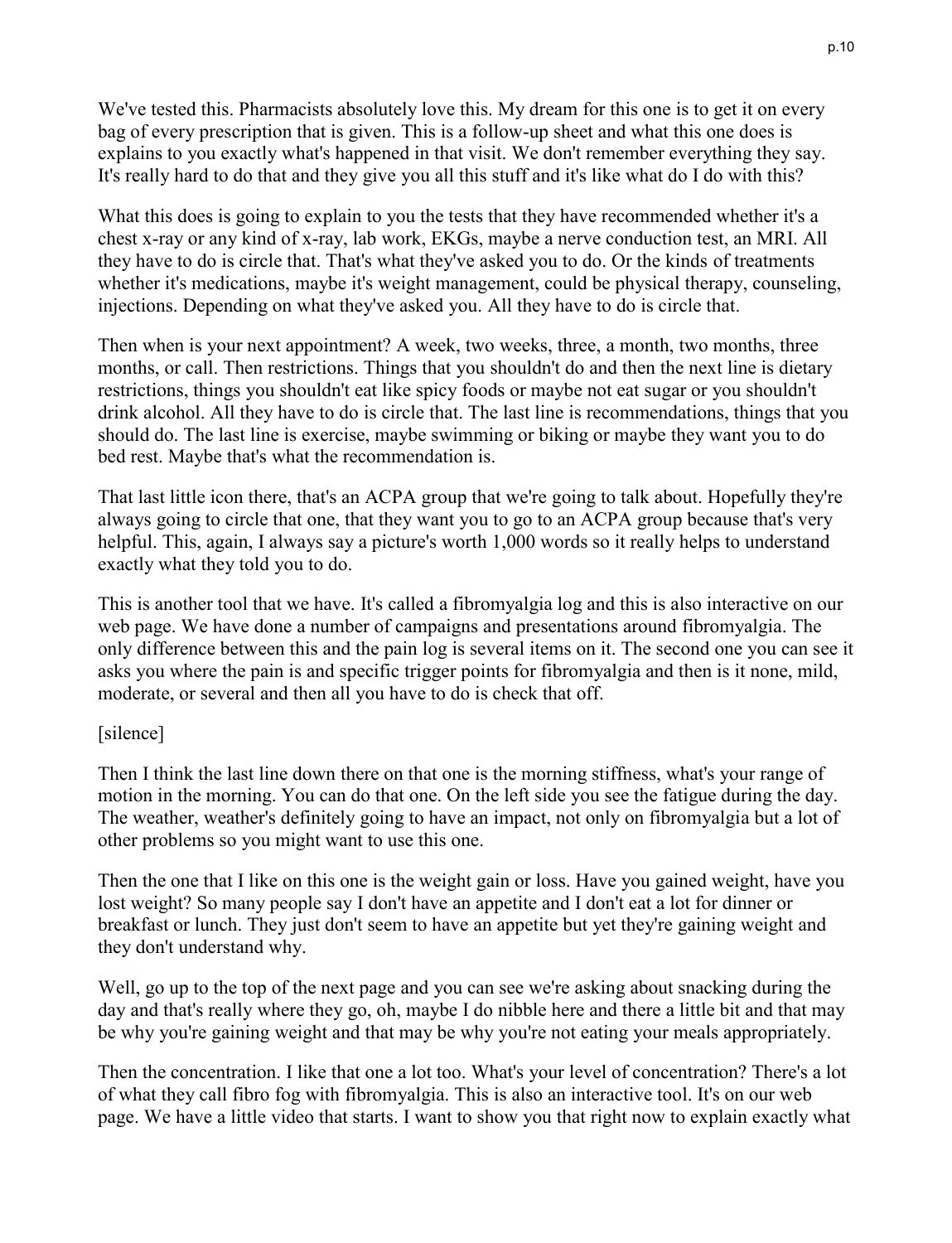fibromyalgia is and then the importance to using a tool like this. Here comes the first of the videos.

[music]

**Woman 1**: Fibromyalgia is a chronic condition which is characterized by widespread pain, muscle tender points, fatigue, and poor sleep.

**Woman 2**: The symptoms I have from fibromyalgia are a lot of burning pain like electrical shocks up and down my legs. I also have a lot of muscle tension almost like Charlie horses in my lower back. I get some headaches because I have pain in the bottom of my neck and through my shoulders. Also, I have a lot of fatigue.

**Woman 1**: The exact cause of fibromyalgia is not known. We are coming to understand fibromyalgia as a disorder of nerves that are hypersensitive or hypersensitivity in the central nervous system to pain.

**Man 1**: When I first began to have pain I was young and active. It was in my 20s and I would play basketball and things on the weekends like everybody wants to do when your young. I didn't recover was the first thing that I noticed. My pains began to spread over more parts of my body. I had more and more pain in my wrists and elbows. It wasn't just bone pain, it was muscular. As I went to rheumatologists I tried to address that with them but they just insisted I had arthritis. They didn't know about fibromyalgia so they just treated me for arthritis.

**Woman 1**: Patients will also report aching, also stiffness in the morning of their muscles and their joints. They will also often report fatigue, poor sleep, and sometimes depression.

**Woman 2**: Sleeping can be a problem for me. A lot of nights I don't get a full night's sleep. I wake up in-between and have to try to go back to sleep because of the pain.

**Man 1**: I had problems concentrating, especially as the pain increased. I was always sharper in the morning and as the day went on I would have problems focusing and concentrating.

**Woman 1**: Fibromyalgia is diagnosed by using a good history of patient's complaints and also by doing an exam. The exam consists of a manual tender point exam where various areas are pressed and the patient's pain is assessed. Fibromyalgia is very real. It's a common condition mostly seen in women but also seen in men and it is something that is often difficult to recognize but very real. [music]

**Penney**: When you go onto our web page you can skip that video, you don't have to watch it every time, but it really helps people. Here is, again, how you do it. We also have a help screen so if you're not quite sure how to do it you see where the little OK is. As you click on the number, say your pain level, is it a three today, you click on that, it'll automatically go on two and then you can see the graph on the bottom how it just continues to keep track. When you go in the next time you go in and say it's at a five it's going to show you what your number was the last time. Then, again, on this one, on the symptoms, you can see this one you have to track every part of the body whether it's a zero you actually have pain in that part of your body, quality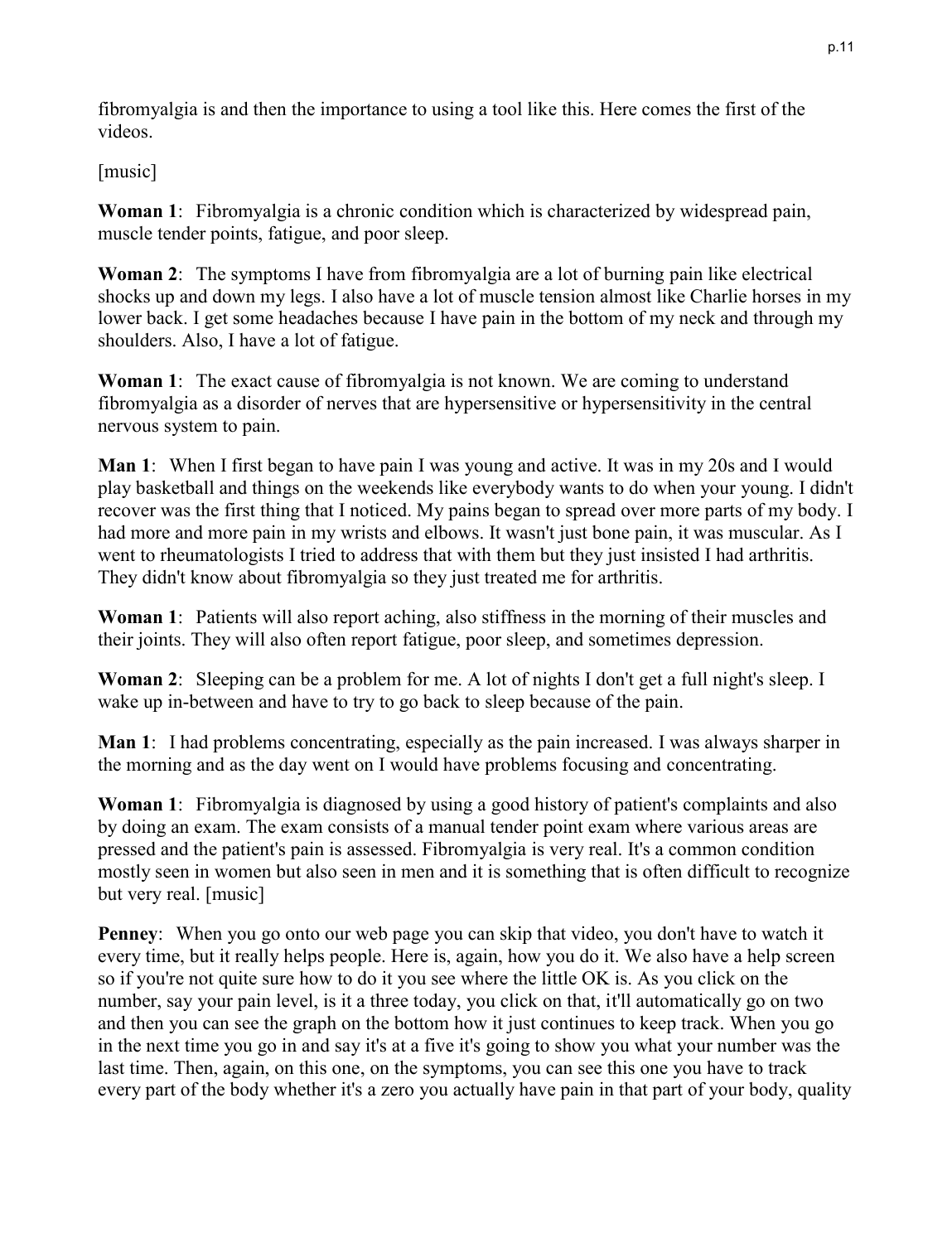of life, and then here's the print screen. You can either print out one month, three months, six months, one year, or the all time and then just hit print.

Then this is the print out and, again, it looks like a lot and it's very small there but it's a really very useful tool for your healthcare provider. You can see your graph on each of those as you fill them out so you'll be able to see your own progress and hopefully be able to connect some of those things, whether it's fibromyalgia or any kind of pain.

Maybe when you don't exercise your pain level spikes. That tells you a huge amount about how important exercise might be. Maybe when you're really stressed your pain level always goes up. It really is very helpful to begin to see those kinds of things.

This is one of our first interactive pieces we had. We did a whole program on neuropathic pain or nerve pain because a lot of people didn't understand what nerve pain was so we designed this little nerve man. This next screen I'm going to show you is animated. It's a little slow but it'll show you how this works.

You go to symptoms and it'll bring up this guy. As you move your cursor, this is very, very slow, over to his foot a dialogue box is going to pop up and there you see how it might feel. Every time you click on one like stabbing, tingling, burning, the little flames, it's animated. Then say it's numbness so you click numbness, you go over to your leg, and you can click all those that feel like that, go all the way up through his back, his arms, shoulders, and head.

You click that and then all you have to do is go up to print, print that out so when you go in and they ask you where is most of your pain and how does it feel, voila. There it is. A picture, again, is worth 1,000 words. This has been a really, really useful tool.

This one we designed for fibromyalgia. We do what we get funding to do. We are really a non-profit so we got a funding to do the fibro symptom checker now and it's a fibro mat kind of thing, but you can use this regardless of whether or not you have fibromyalgia. On this one it's a little bit more advanced. This is the second generation. We learn as we go on.

You can choose man or woman and then you go in and now you have right side and left side. You can go up there and you can see all the different things whether it's deep aching, radiating, shooting. The deep aching there's that little icon there. When you click on that it'll put it up there where it says neck area and then you can actually measure the intensity of that pain and you can go through the whole right side, the left side, flip it in the back, the left side of the back, the right side of the back.

Again, you see the little icons, how they position themselves up there. Then you can print this out. This is the front view. It gives the healthcare provider an icon key so they know what those icons are. Now look at all of this information that you have right there. You have a front and a back view, exactly how it feels, the intensity of the pain. Again, a picture is worth 1,000 words.

This really helps you communicate with your healthcare provider because communication is key to helping you understand what your role is, for your healthcare provider understand what you've been through since the last time, and how they may begin to help you. This is like the playbook. You're going to take it to your coach and say, "OK, this is what's going on."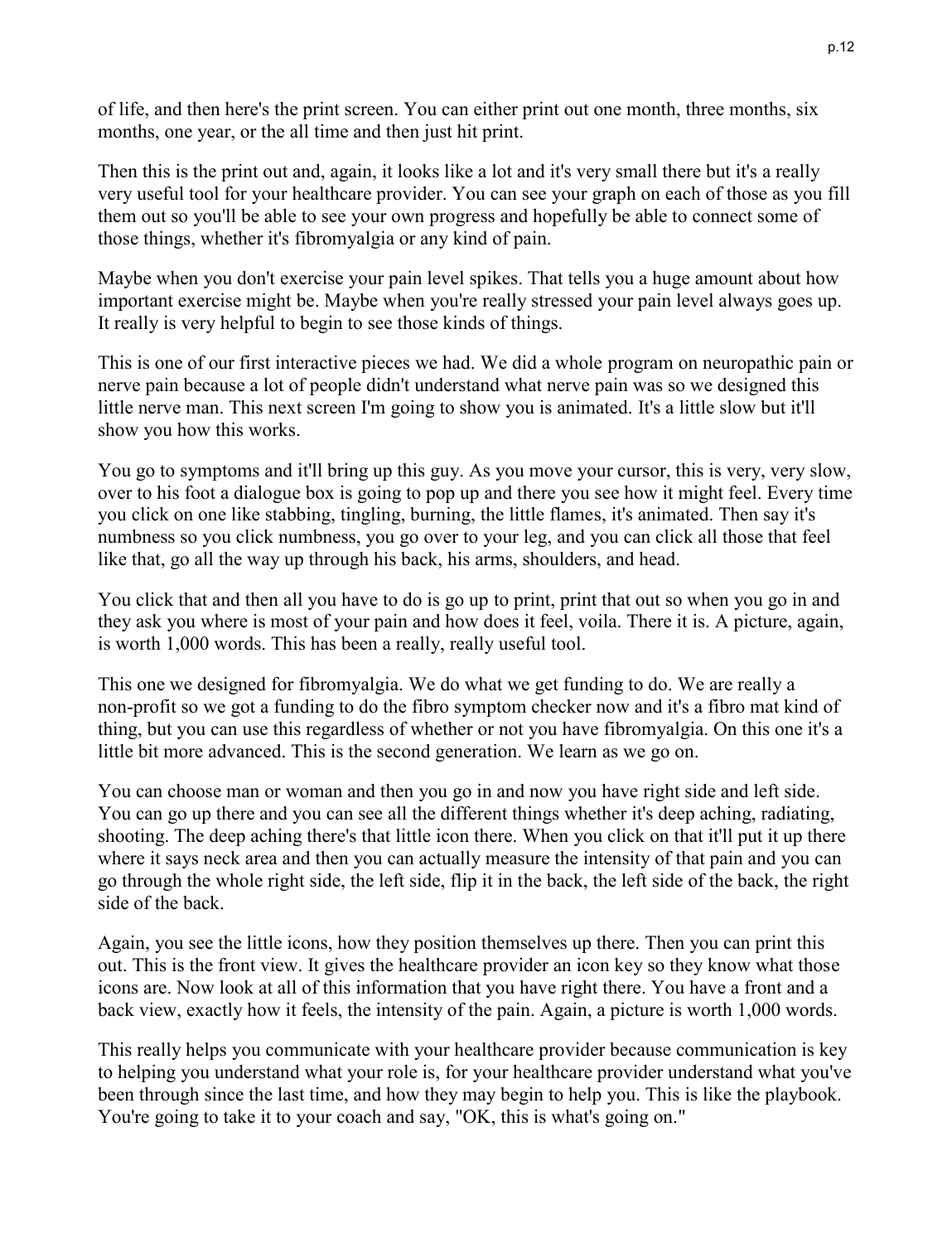Based on what you give them they will be able to then give you whatever plays you need to go out and work with the rest of your team, whoever that might be. Medications. Medications, everybody thinks all I need is that one pill and it's never quite that easy.

What you have to know about medications is that every one of them have risk and benefits and if they're not prescribed for you you probably shouldn't be taking them because interaction in medication can be really bad. They're only meant as a tool. They're only one piece of the big picture that you need to manage your pain and if you ever have any questions ask.

People don't mind you asking questions. If you're concerned about something, if you have side effects, tell them, ask them. It's one of your tools but it's one that you really have to be careful with. You have to pay attention to, you have to take them as prescribed. If they say don't drink with it you probably shouldn't be drinking with it, alcohol, you shouldn't be taking it.

Talk to your healthcare provider but remember it's only one of the many tools, not all of them. It's not the answer, it's a tool. Just one. It's not going to give you 100 percent relief. It's the little med card. Remember I said always keep a list, take the list with you to your healthcare provider? They're nice and thin and you can write all of the information down about all of your prescriptions.

You may need more than one and if you do let us know and we can send you more and just slip it right in your wallet and keep it with you. It has all the information you'll ever need so this is a good way for you to be well informed and make your healthcare provider well informed as well. OK. We have another video. We have a lot of videos. I'm not going to play anything on this one, but this one actually addresses some of the questions and concerns about opioids.

Opioids are obviously one of the things that are prescribed to help people manage pain and like anything else there are risk and benefits to that and there's a lot of responsibility that come with it. Things like I'm addicted, I'm dependent, I'm building up a tolerance to them people don't really understand that. They think if they need that medication then they become addicted. They don't understand the meaning of that, they don't understand why opioids are used, they don't understand other medications.

This video is focused specifically on opioids and all of the different and it's a menu driven video. It's on our web page, it's free. You can go in and click on it and just go through the home menu and click on the different pieces. It's really important to get the information out about not sharing your medications, especially opioids. They can be lethal in the wrong hands.

Right now the FDA is looking at ways to control some of the abuse and the diversion and they're doing it through REMS which is the Risk Evaluation and Mitigation Strategies that they're looking to have put on every medication so that they can ensure, as much as possible, the safe and appropriate use of these medications.

This PSA was a 30 second spot that we did. We got some funding to do it. We wanted to explain to people and 30 seconds isn't very long and in the shortest way possible to get a very strong message out to them. We got the funding to do it. The problem is, today people Tivo or they record their shows. Very rarely do you watch the commercials that go on in-between the shows. You fast forward through it.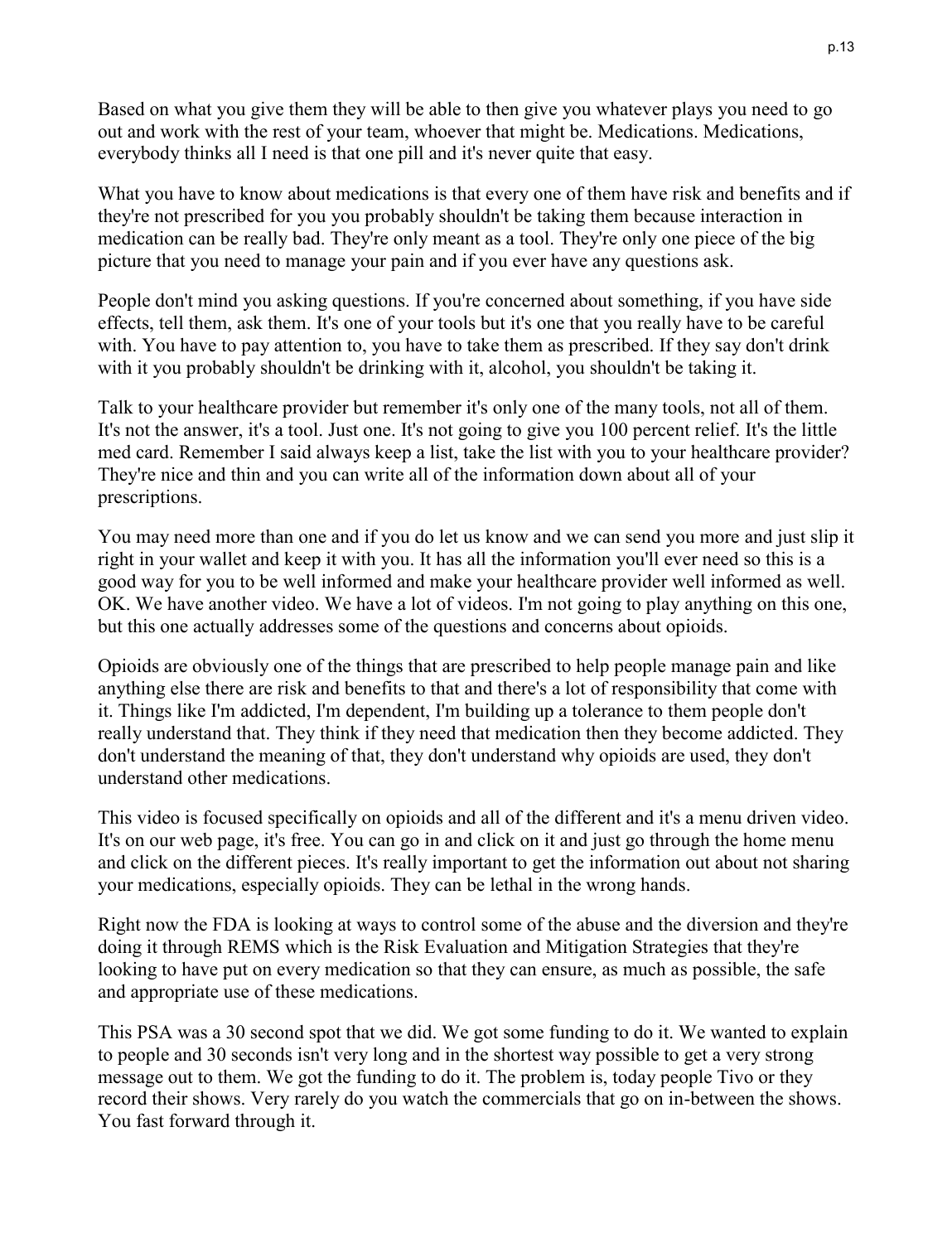If we even were lucky enough to get this on television most people wouldn't see it. Radio with satellite radio and iPods people don't even listen to the regular radio anymore so we needed a way to get this out to the public, to not only people with pain. That's, I think, one of the critical pieces of really appropriately using medication. It's not just to talk to the people who have the medication but to the general population because that's where a lot of the abuse and diversion is coming from so we need to educate them and people don't understand.

We wanted to get this message out as much as we could. We decided to show it in movie theaters and we got enough funding to do one state. We did it in Kentucky and we also did it in Sacramento because I wanted to see it on the big screen, 40 foot screen. It was like, oh wow, our first video, our first little movie. We had it play in Kentucky for an entire month at every theater.

The interesting thing was, though, that it had to be a movie PG or higher. This actually had to go through rating system before it could be played in the movie so it got a PG rating so they couldn't show it in a G movie. You'll understand why. I'm going to show you the video in a minute. This is the script for it. This is a magazine that we got to put this in a magazine to say the same message.

Here's our 30 second spot.

[music]

**Man 2**: Every year more than 15,000 people aren't there anymore because they accidentally or knowingly misused an opioid pain medication. Gone because someone was careless. If you've been prescribed opioids please don't take chances. Follow your dosage plan exactly, keep track of your meds, store them securely, dispose of them properly, and never, ever share. Drugs can help control your pain but it's up to you to control your drugs because isn't there enough pain already?

**Penney**: There you have it. That's a really powerful message in a very short amount of time. It's on our web page, by the way. You can click on it. It's on, what is that, YouTube? I'm not quite sure how to get to that. I'm not a big YouTube person. What we wanted to know is all right so you sat in the movie theater and you watched it but did you really remember what you watched? We actually did an exit survey of people who came out of the movies that just played in the theaters and asked them what their recall of even seeing this and the average recall is like 73 percent to watch this kind of video. We got an 80 percent recall of people that we surveyed and they really began to think about it which tells us we need to do a lot more of that. We just need to get the funding to do it.

Public service announcements typically they're free on the airways, not so much in a movie theater. You've got to pay for it there. Actually, when I sat there and I saw the slides that they go through and then they started the preview of the movies and I'm going they're not going to do it. I was so disappointed. In-between the previews of the movies, of the coming attractions, there it was.

It was played right in there so everyone was paying attention. It was just absolutely wonderful. Very strong message. We also were fortunate enough that we were able to get the script, the voiceover. You know when you call, and I know the VA system has this wonderful, because I've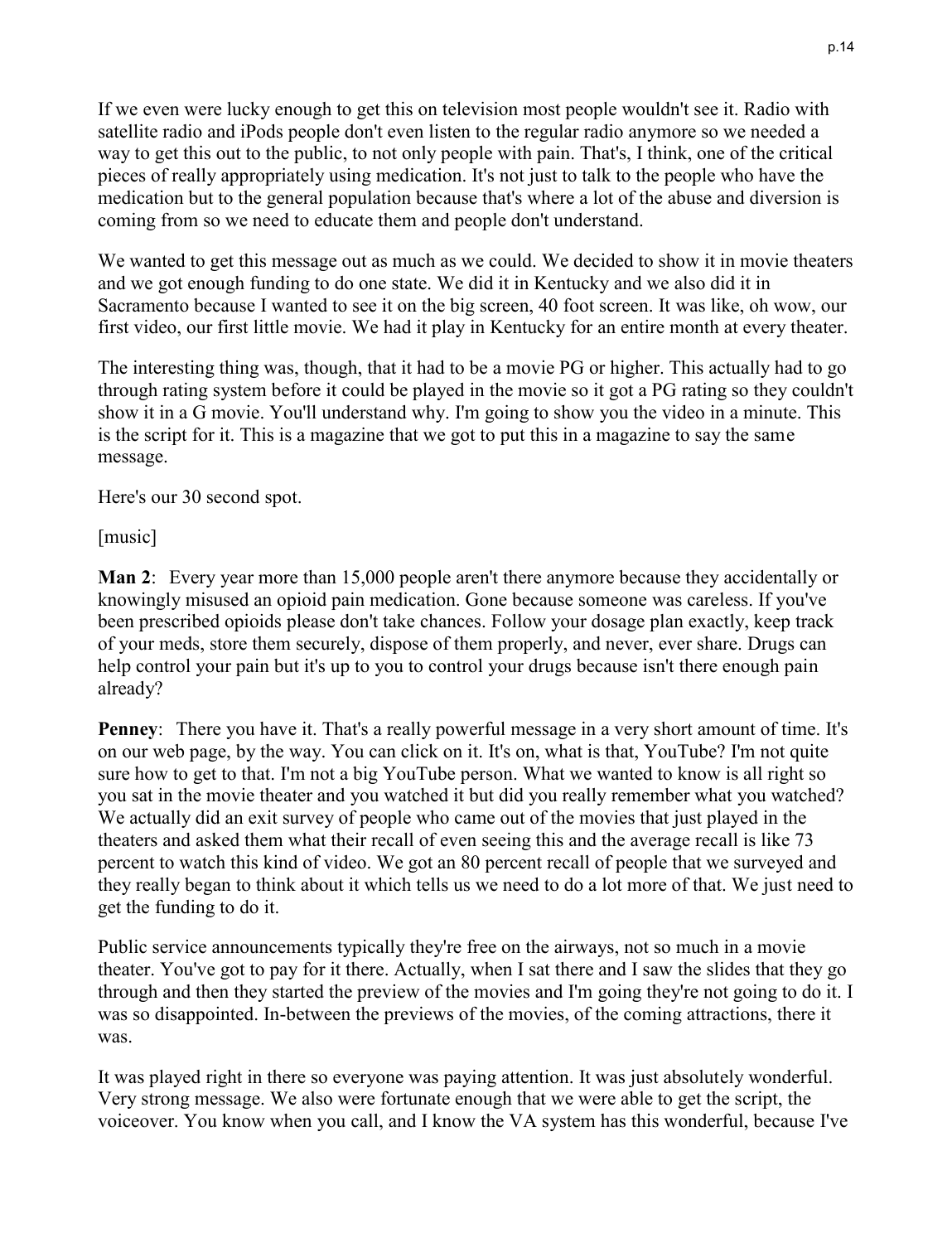listened to a lot of those message now and contacting all the folks at the VA, but you always are on hold and you have music or something.

Kaiser in the northwest now instead when they put you on hold they play our PSA, the voice. That's another way to get our message out and we're going to work on trying to get more of that done. The VA could do that, too, if they wanted.

We're also on Facebook, just to let you know.

# *Part 3: Learning To Live With It*

**Penney Cowan:** Now what we're going to talk about, remember I talked about learning to live with it, and no one, if they just told me how. So, what we're going to talk about now are some of the coping skills. This is the basic coping skills. That doesn't mean if you get these, that's all you need to know. The interesting thing about what I've been doing for the last 31 years is I continue to learn. I continue to learn things that we need to know, things that I need to know to maintain my wellness. And so, that's why we keep developing new tools. How do I help myself? How do we help other people to maintain that wellness, to stay actively engaged in the whole process of moving from that?

It's like a journey from patient to person. And, that's really what we're putting you on this new, wonderful journey. We look at it that way. We're going to pack our backpacks and off we go.

We're calling it the 10 steps from patient to person. But, what I want to tell you, it's not like the 12 step program. You do not have to do these in any given order. It depends on your needs.

Saying that, the first two you really need to do, the first one is accepting the pain, and that is the hardest thing to do. When I talk to people about accepting the pain, the look at me and they say, "Do you mean giving up?" Absolutely not. That's the last thing I want you to do. I want you to learn how to fight back.

But, the problem is, remember I said we just want...what if I knew what I had. So you keep searching for the answer. Maybe today you say, "OK, for today, I know I have this amount of pain. This is the way it is for today, who knows what tomorrow will bring."

But, I have to begin. Instead of continuing on that relentless search which not only is physically draining, but emotionally it just gets the very best of you. Every time they dangle that carrot, you say no more and then they'll say well, maybe we'll do this one more test or treatment and you get all excited again. And then, down.

So, Not only does your pain go up and down but you're emotions go up and down, your hopes go up and down. For today, accept the fact that you have pain and say, "OK, today I have pain, who knows what tomorrow is going to bring."

Now, what I'm going to do now is show you a video of some of our members and what they say about accepting pain.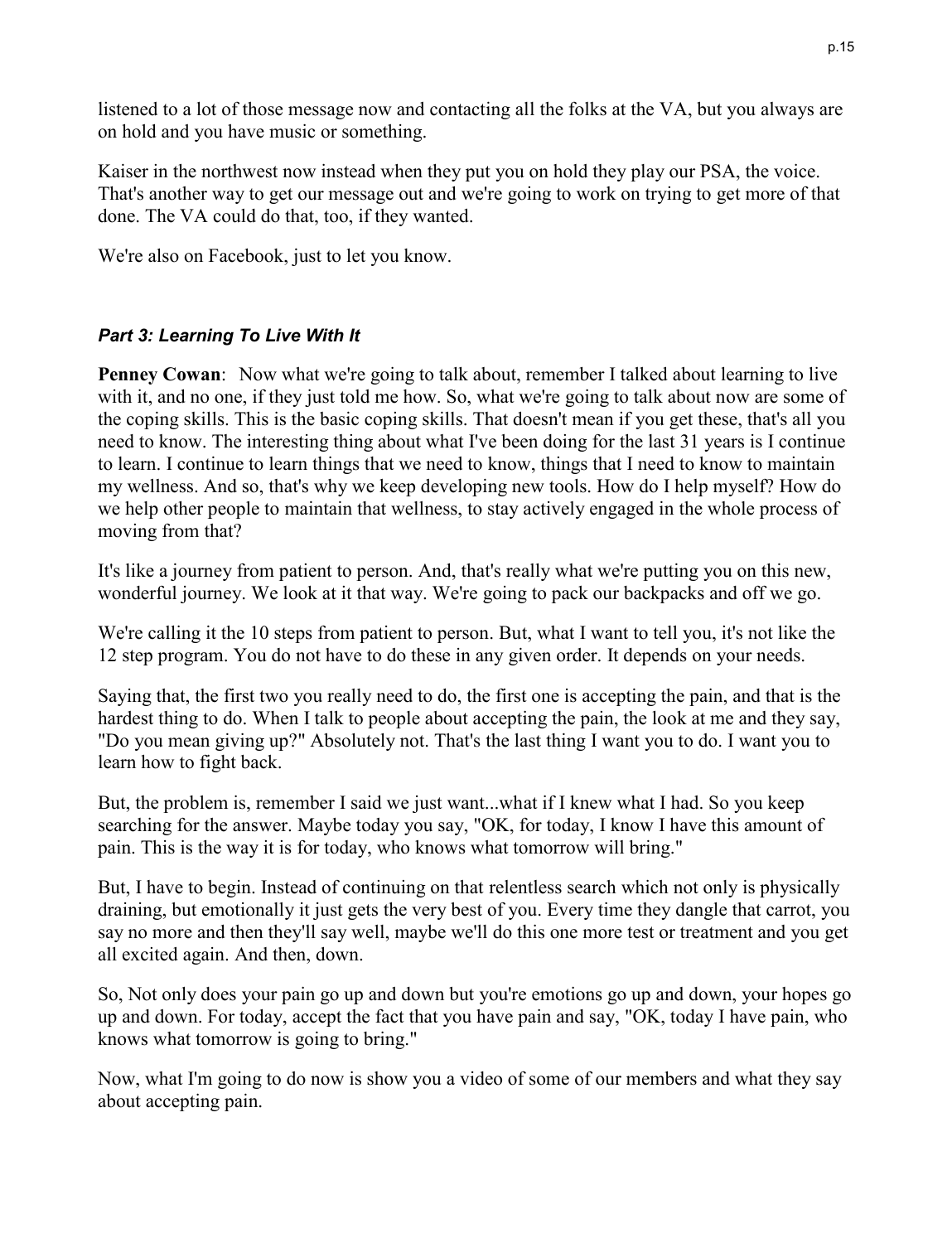**Video Speaker 1**: Your pain will be a factor in your life but it will not be who you are. By taking stock of your strengths and limitations and reminding yourself of the things that are important to you, you'll begin to find ways to move forward in spite of your pain.

**Video Speaker 2**: You will get better. For as impossible as you think this experience is, there is a way through it and beyond it. I am living proof of that.

**Video Speaker 3:** Put your faith in someone that you trust, a physician that you know is going to help you through this process, and give it a chance.

**Video Speaker 4**: Educate yourself on whatever the particular pain is.

**Video Speaker 5**: I can't think about past today. I live this thing one day at a time.

**Video Speaker 6**: Don't give up. There is help out there. You're not the only person in the whole world.

**Video Speaker 7**: Pain is inevitable, but misery is an option.

**Video Speaker 8**: It's a journey that we do together. It's not about the destination. It's about the journey itself.

**Video Speaker 9**: You didn't invite pain into your life and you don't have to let it take over. You can reclaim the life that belongs to you.

**Video Speaker 10**: I'm a different person now. The old Ruthie is gone, she's dead. I don't think she'll ever come back. But, truthfully, I like the new Ruthie better than I did the old Ruthie.

**Video Speaker 11**: And, where I am now is I have more power than I ever had even though I'm less physically capable than I used to be.

**Video Speaker 12**: And, I don't do all the things that I once did but I still have that joy. Music is a great joy to me and fills my heart with a lot of happiness.

**Video Speaker 13**: Helping my daughter plan her wedding and just doing all that fun stuff and showers and actually, being at the reception and dancing, that was great. Boy, that was one of the best days of my life.

**Video Speaker 14**: My life now is like I'm coming up out of a hole and coming into sunshine and I feel real good about it.

**Video Speaker 15**: Every few months, I take a deep breath and I get in the car and I drive to Cincinnati, Ohio, and then I drive to Louisville, Kentucky or Prosberg, Maryland. I don't know how I do it, but there's grandchildren at the end of the road and I can do it! [laughs]

**Video Speaker 16**: I've been living with pain for a total of 15 years, four years of night and 11 years of light.

**Penney**: In their own words. I just love that little piece of video. It's just so inspiring. These are people who thought there was no hope. I love Ruthie's comment where she said the old Ruthie,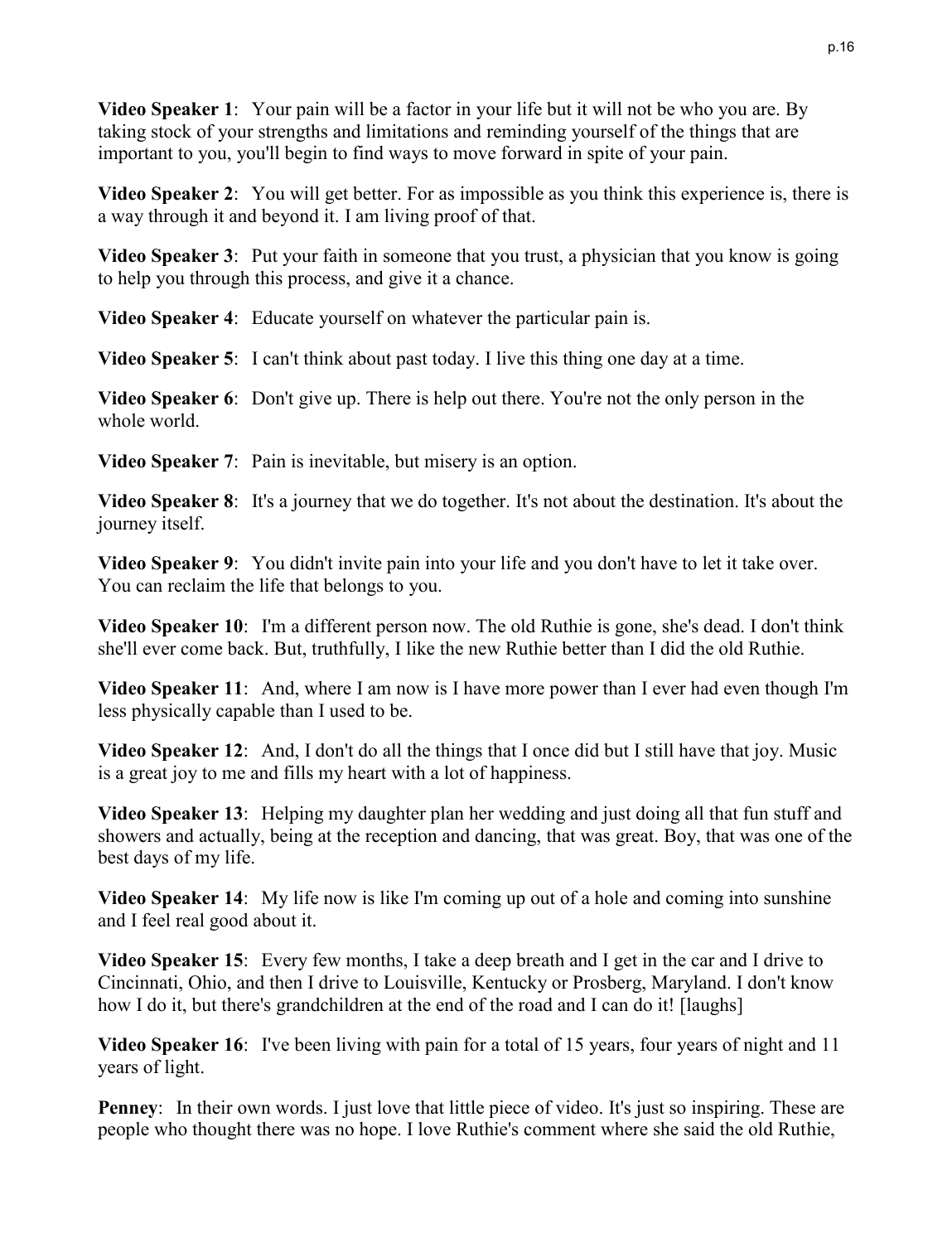she's dead, she's gone, but I like the new Ruthie a lot better than I did the old. What I hear, and it's hard to believe sometimes, but sometimes what I hear from people with pain is that pain really was one of the best things that ever happened to me. Not that they had pain, but because that it forced them to reexamine their lives and look at the way where they were going and how they needed, maybe they had strayed off the path they had planned. But this made them stop and really reexamine their life.

So, you never know what adventure is waiting around the corner. That's always what I say.

The second step is to get involved. And, you have to get actively involved. You cannot be that passive patient. You have to be an active participant especially when it comes to pain management. If you sit there waiting for someone to make you better, it just ain't going to happen. So, you really have to be active.

It's very helpful, and I see some spouses are here, to really have the spouse supporting you or whoever, the significant other, to support you through this effort. We'll be talking about families a little bit later.

So, this is what I like to say about people with pain is your pain takes over your life. Things that you do, just the little every day things start to go by the wayside. You don't have time. You don't have the energy. You don't have the physical ability to do them anymore.

I like to see them sitting. It's like a little pile sitting over here beside you, and every time you put something off or you don't do it, you add to that little pile over here. Before you know it, you turn around and you look at that little pile of things that you should or wanted to do, and it's like this massive mountain sitting right beside you.

It's like what do I do? There's no way that you can say, "OK, I'm going to take care of it." It's so overwhelming that you do less because you don't know what to do.

So, you need to understand how do you set your priorities. That's really important. You need a starting point. But, how do you get this whole mountain of stuff down to some manageable level so that you can actually figure out what should be your first step.

We have an idea, and I brought the little note cards. Hang on. I'll give them to you after, but I always ask people to get those little three x five note cards and I brought some in case you didn't have any as a reminder. What you do is everything that's in this mountain here that you think you should be doing or want to do, it's not all work, it's things you really want to do, too.

Everything there, when you take these little three x five index cards, and you need to get probably about 300, I don't have 300 for each of you, probably about 300. You've got a big mountain over here and every time you think about something that's in that mountain of yours, things you want to do, should do, write it down on one of your cards. Then, just set it somewhere and start stacking them up.

So, just keep thinking about what's on this mountain. All the things that you should do, wanted to do, identify them, write them down, one on each card and just save them. Once you think you've got all the stuff on that mountain identified, take all those cards. You're going to have a huge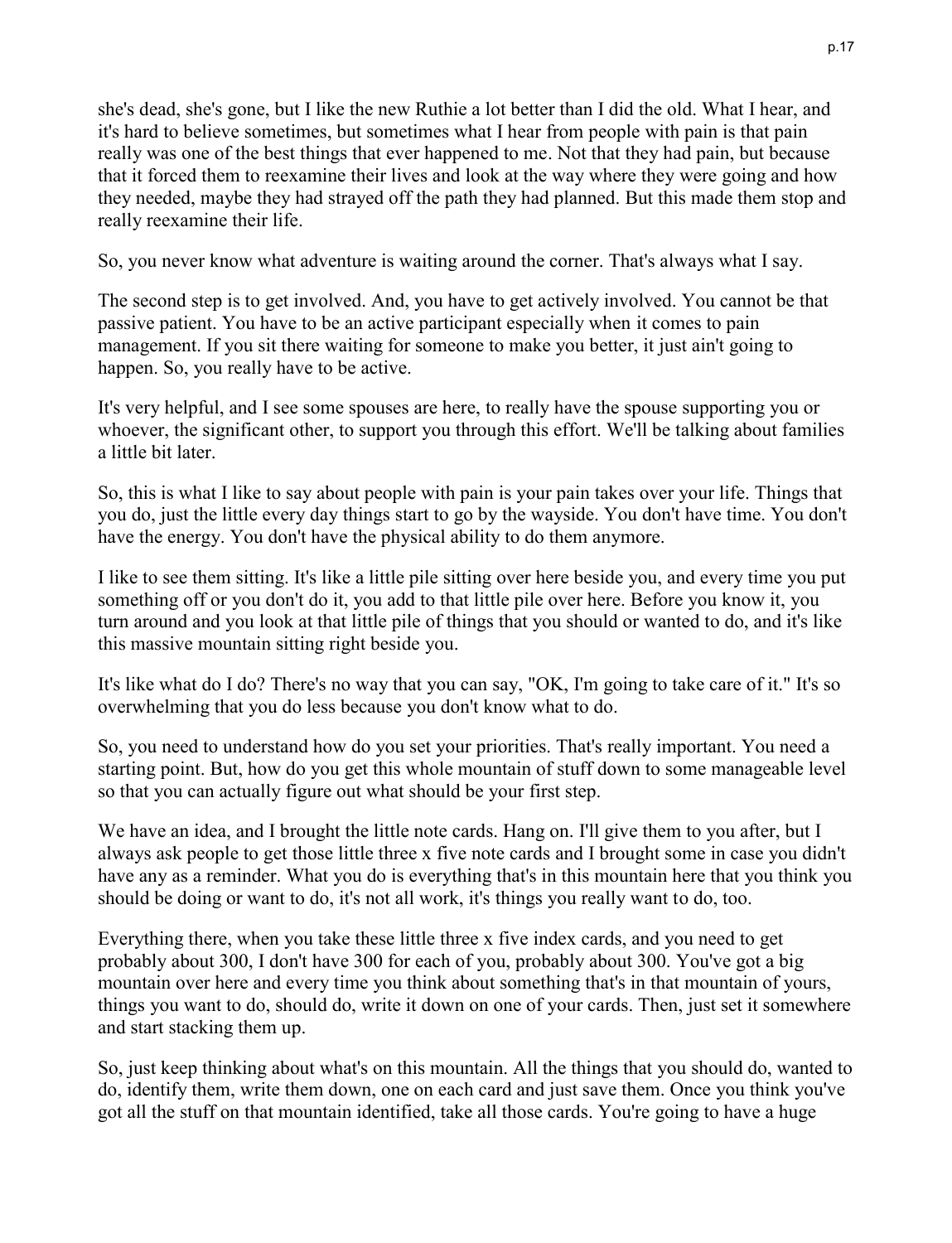stack. This has been going on for a long time so there's a huge stack there, and lay them all out on a big, a really big, big table or on the floor and just step back and look at them.

You were really carrying all of that stuff in here. It wasn't really sitting there. It was all inside of you. It was creating a lot of stress, a lot of sense that you had no worth because you couldn't do. I mean, all those things, you're carrying that around. OK? That's a lot to do on top of your pain. That's hard to carry around and we do it, unfortunately. We don't have erasers in our brain. I'd like to find one. I haven't found it yet. So, it's all there.

So, when you sit down and you look at all this stuff and you just read through all those cards and you ask yourself at that moment, of all the things you've just written down, what's the most important thing for you on all those cards and pick that up.

Now, you have a priority. That is your first priority. You don't have to worry about forgetting about all the rest because it's all there on cards. Then just stack them up in any order you want. Maybe you'll take the next three that you might want to work on. Hold onto them. Keep them in your pocket. The rest, put away somewhere. You're going to get to them.

You may add cards. Some you may throw away at point. But, now you have some sense of what you need to do, what you want to do. They better not all be things you have to do, work, because it's nice to have some time and have some fun, too. You need to be able to mix in recreation with work. Don't ever just do all work because you feel like you have to do it.

So, now you have your first priority. Now, you have a starting point. You have a reason to get out of bed in the morning because for so many people with pain why get out of bed in the morning, you're just going to hurt, right? Why should I get up? Now, you have a reason. You have a priority, something that's important to you identified. It's not for anyone else, it's for you.

So, once you get your priority, then you need to begin to set a realistic goal. One of the problems with people with pain is we continually set ourselves up for failure. What we do is we decide. OK, so let's say our first priority is we're going to do our goal on that we need to get out and about. So, our goal is we live 10 blocks away from Lake Michigan and you want to walk. You want to walk down to the lakefront, right? Now, say you haven't walked that far in three years. You say, "OK, I'm going to do it."

So, you get up, you go out, start walking, right? What happens? You don't quite make it. You've got to sit down and you feel like, "Oh, I knew I couldn't do it." You feel like you failed, right? Well, that's because you tried to do too much. You set yourself up for failure. You didn't narrow it down into small, manageable steps. You may need to take a few steps at a time.

So, what you do is set up OK, for the first week my goal is to walk out to the end of the block about one block down. Do that for a week. You can do it. It's not a problem, OK? Now, you've built up some stamina. Now, the second week you take the second block.

It sounds silly for most people, but for person with pain, sometimes the tiniest little things become massive obstacles. Most people don't get that, but you get it, you know how hard some of these very simple things are.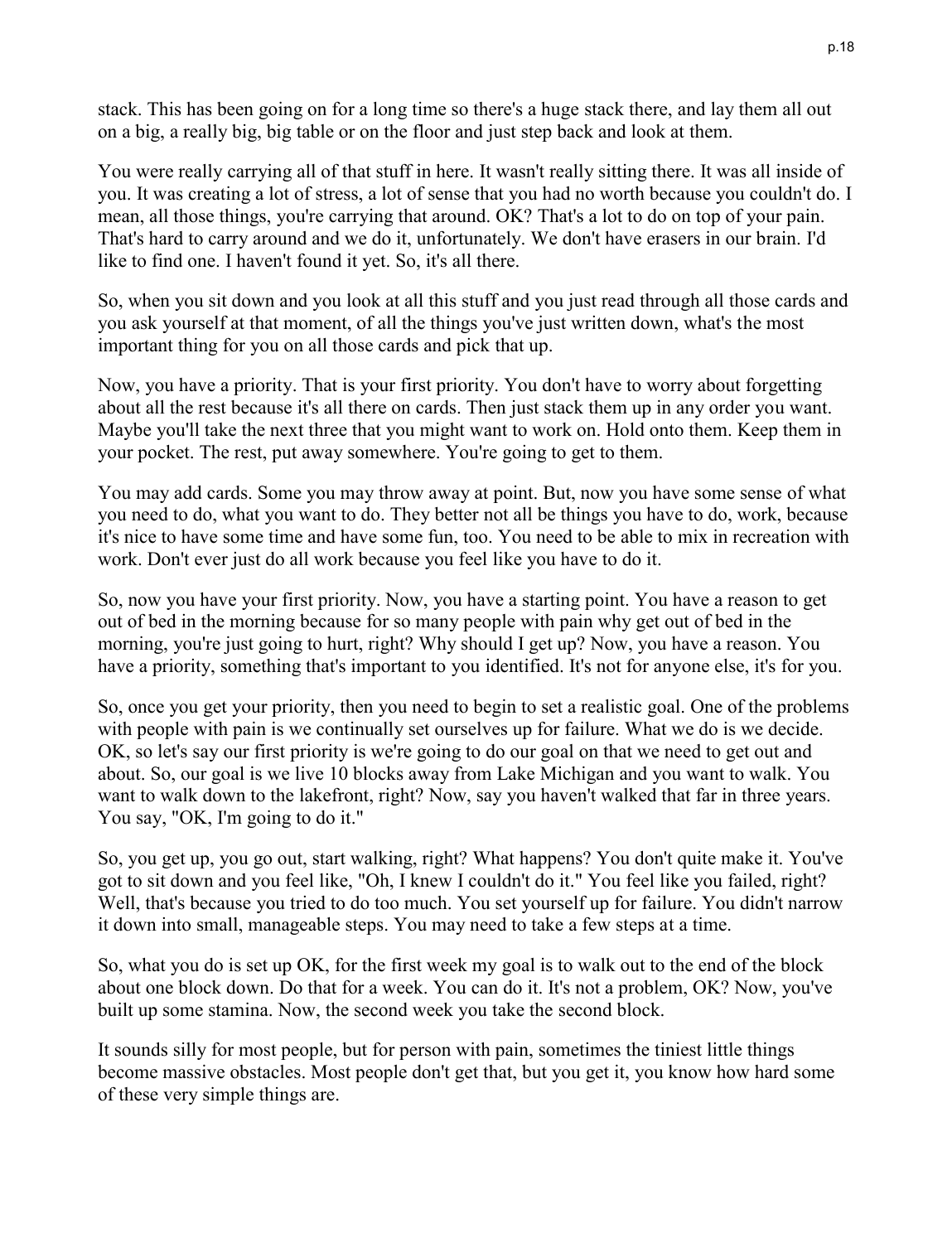You can't set yourself up for failure. You have to make your goal something that's within your ability to make happen, not someone else. You can't say, "I'm going to be a grandmother by the end of the year." I'm sorry, you don't have that ability. It's not up to you. OK? Make them measurable, something you can actually measure. You can measure walking that block every week and then the second block and maybe the third week you can do four blocks instead of just two.

Small steps to build up both your stamina but more importantly your ability, your belief in yourself because we've lost that. All we ever say... Remember I said all we ever look at is our disabilities, what I can't do, I can't, I can't. Well, now we've got to change that.

I always tell people when they say, "I can't do it." I say, "No, you're choosing not to do it." There's a few things we really can't do, but most things we make a choice either to do or not to do. And so, you really have to start saying I choose not to do that, not I can't. I choose not to do that because that's a really important little just in your own mind thinking about who you are in your abilities. You know you can do it, you just don't want to do it. So, you make that choice.

So one of the things, when I used to do groups a long time ago, I had them fill out a goal evaluation form. It's in the patient-to-person book. Don't look at it now. We did that every week. There was this one lady who had had diabetic neuropathy, which means both her feet and her hands were like numb. She just couldn't do a lot of things that she used to do. Like the lady back there sitting there knitting, there was no way she could do anything like that, because she just didn't have the ability in her hands. So, very small tasks became huge for her.

But one of the things that she really got a lot of pleasure out of was baking for her family. She made really good cookies, and she hasn't been able to do that in several years. That's something she really, really wanted to do.

So, what she did is, she talked to the group about what she wanted to do, and so we always set a monthly goal onto what we can get done in a month. So, she talked to the group about it, and they said, you know what? We're going to help you with this. Let's start to ask, how can we help you step by step every week to do this?

Now, for most people, having a goal to make one batch of cookies for a whole month, that's pathetic, right? You can do that in a couple hours. But for someone with pain who had to let this go a long time ago, that was huge, it was massive.

So, they talked to her about it. Then they talked to her about maybe freezing the dough once she got it to a certain point. And so, every week she'd come in and tell us what she did. At the end of that month, she actually baked those cookies by herself with no help at all. She brought them into us, too, and so we made out.

You would've thought the entire group had just accomplished the hardest Olympic task in the world. They all felt so good, because not only did she accomplish her goal, but they helped her do that just by supporting her. Not saying, "That's a wimpy thing, anyone can make cookies." So it was huge.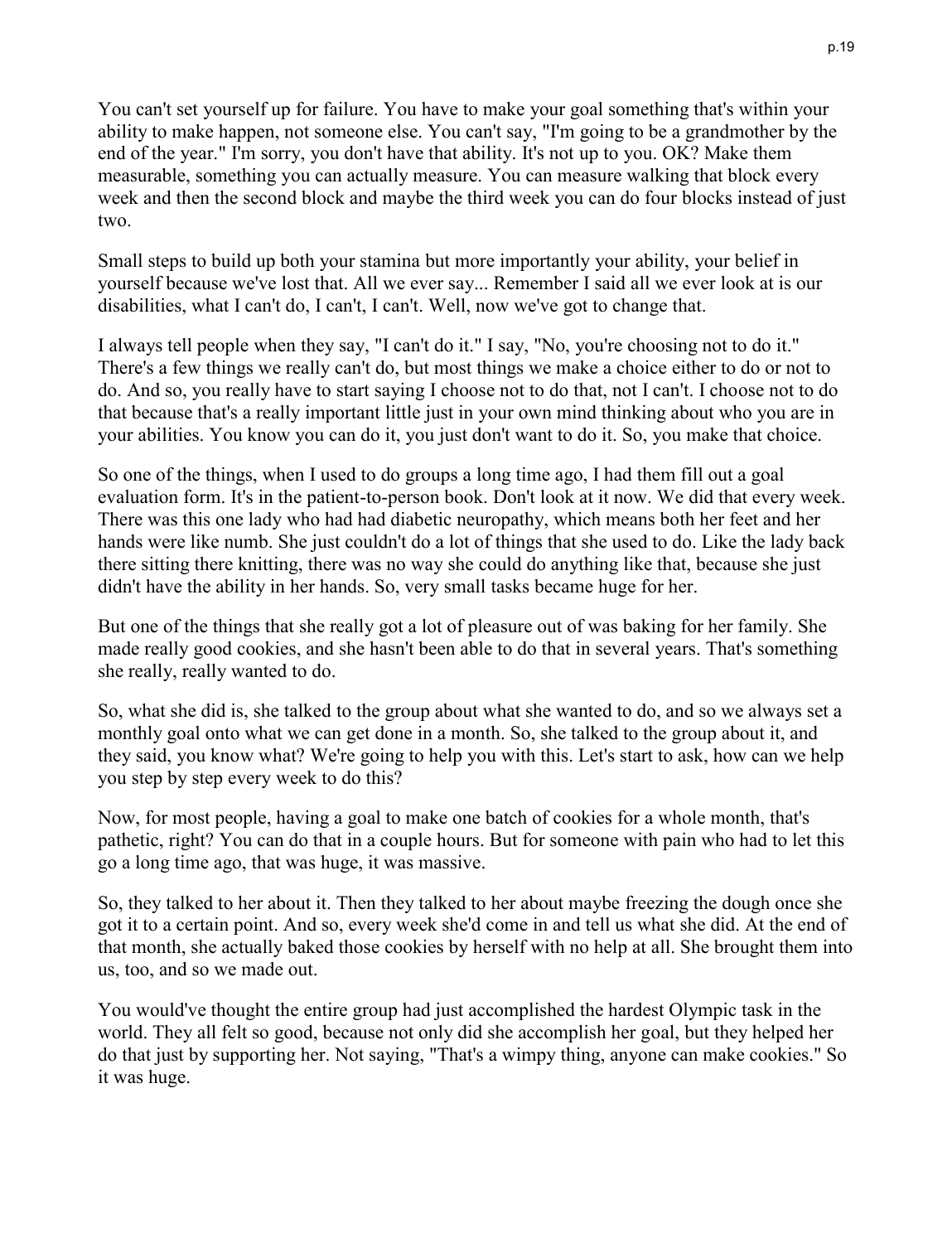And so, that's how you have to begin to look at this. We're not the same people that we used to be. Now, like the one woman said, "I'm not as physically capable as I used to be, but I still am stronger than I ever was." There's different kinds of strengths we have to rediscover. So, setting goals are really important. It gives you a starting point, and it's something that you can measure to see.

It's like when you think I've had pain for five years. Somebody said they've had pain for five years. I had pain five years ago, and I still have pain today. I'm no better, right? Because every day you have pain, you think, it's the same.

But we don't really know that. You know, maybe it changed and we didn't see it, because it's a very slow thing. I'd like to equate that with standing in front of the mirror. How long would it take you to stand there to watch your hair grow till you could see it? You don't, do you? You don't see your hair grow. And yet, we know it grows. You have to get it cut. That's how you measure that.

Unless you measure your success with those goals, you're really not going to know that you did it. That's why it's so important to know that you've made progress. You need that, and a support group will help you to do that. We'll talk about those later. So, setting goals are really important. You need to be able to do that.

The next one is, knowing your basic rights. When we get new facilitators and they'll say, where should I start? Get this whole workbook, and the workbook's not meant to be gone chapter by chapter, page by page either. It depends on people's needs.

But I always say, start on these. If you don't know where to start, start on your basic rights. That's what empowers people. I love the basic rights. I will flick the screen, and there they all are. No one ever told me I had any rights at all. I didn't know that. I had no idea that I had the right to be treated with dignity and respect.

I had no idea that it was OK to ask for help. To me, ask for help, that's a sign of weakness, right? No, it's not. Because we can't do everything ourselves. No one is perfect that can do absolutely everything.

I mean, try to move a piano by yourself. That ain't gonna happen. Even on wheels it won't happen. You need help. Everybody needs help from time to time. Again, I know in the Vets, in the military, you guys really do watch each others' back. They don't ask for the help, but you do it anyway. They do it because they're willing to. I bet they would be also willing to help you if you only ask.

Unless you make your needs known, they're never going to be met. We can't read someone else's mind. So you have the right to make your needs known. You have to know, you have to tell people what you need and if you need help. People can't read our minds. They don't know. We have to make our needs known.

We also have the right to stop and think before we respond. In other words, when someone asks you something, it's that pressure. Yes or no, what is it? Give me a minute to think about it. It's OK, you have that right. You don't have to make a split decision, especially when it comes to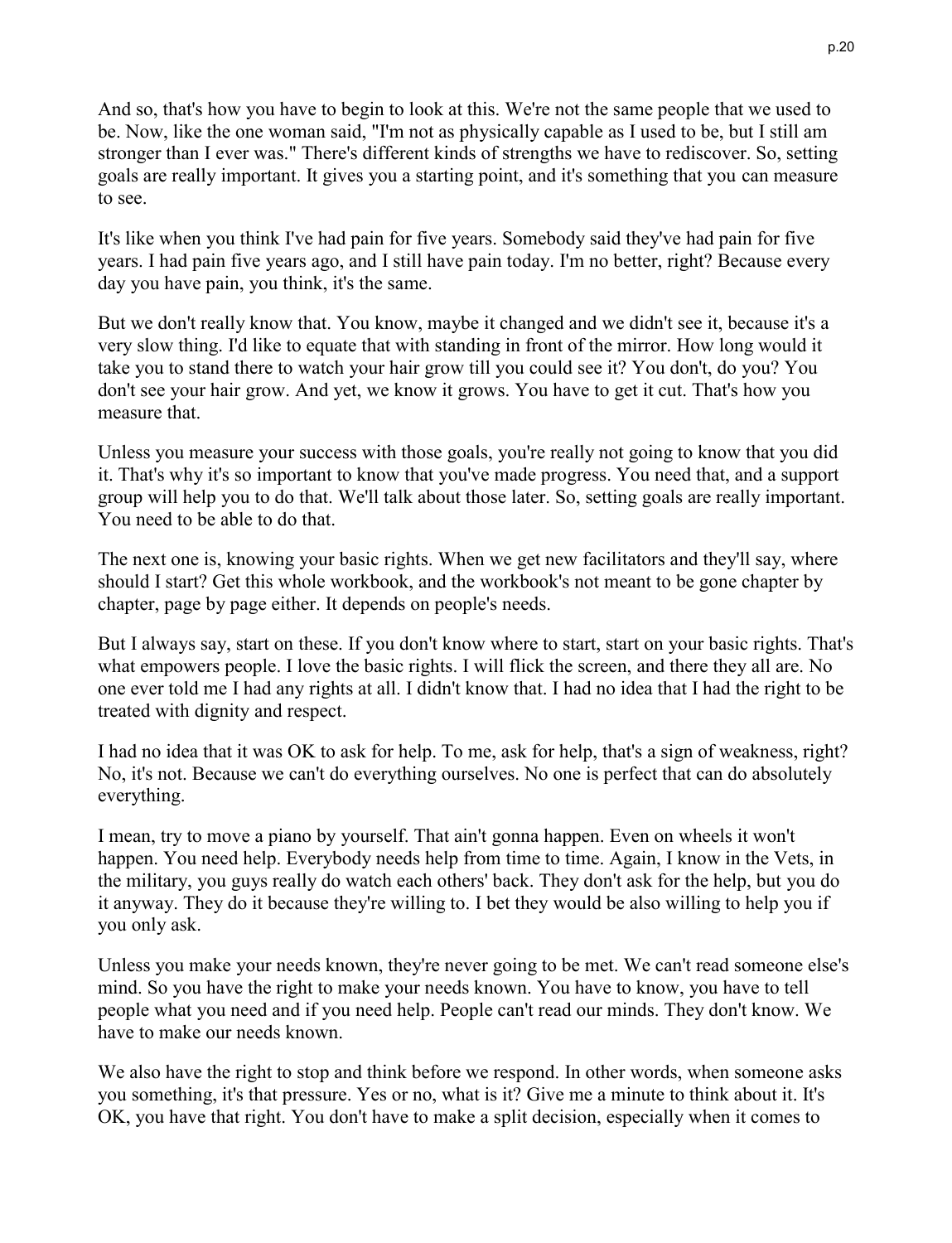your medical care. You can think about it. You can ask give me some literature on it. Let me take it home, look at it. I'll think about it and I will call you with my decision. You're allowed to do that.

If by chance you say, because you felt pressure, and you go, "OK, I'll do that." You go home and you start thinking about it, you go, "Oh, I'm not sure that was the right decision for me." You have the right to change your mind. No one ever told me that one, either. Because I'm always the, "Oh sure, I'll do that." Then I think about it and I go, "Why did I do that? Why did I say yes?" I always do that. You have the right to change your mind.

And, one of your other rights is you don't have to justify your behavior. You don't have to explain everything that you do and why you do it. So, the next time somebody asks you -- your wife, your husband - says, "We're going to go to my mother's for dinner." And you can just say, "No," and you don't have to explain why. You said no.

So if you don't feel well, or if you hate her, it doesn't matter. They don't know. You just say no, and you don't have to justify your answer. You're allowed to say no. I never knew that. I always thought if I said no, I had to explain why. I always liked to explain myself. I still do it, even though I know that right and I try to catch myself.

That I don't have to explain everything. Like when you take something back to a store? You say, "I want to return this." I never do that. I always have to explain what I did, why I take it back, dah, dah, dah. And the poor clerk could care less, but I feel compelled to explain, and I don't have to do it. Sometimes I really remember. I say, I'd like to return this. Then it's like, I can't say anything. I have to bite my tongue here. I don't have to justify my behavior.

You have the right to make mistakes. I love that one. No one ever told me that. That's what I built this whole organization on was my mistakes. I learned from my mistakes. As long as you learn from them, that's OK. But you have the right to make mistakes. No one's perfect. Everyone makes mistakes.

Especially my grandchildren, I watch them, and I watch the way they respond to those kinds of things, that they made a mistake. They chuckle and go, "Oops." I would be explaining and asking all this stuff. I don't have to. I can make mistakes, it's OK.

The one I like the best is you have the right to do less than humanly possible. You don't have to drive yourself crazy. You don't have to keep pushing. You have to learn to listen to your body. Remember I said the pain goes up, and goes down, and up, and down? What do you do on those good days? Everything. Everything you can, because of the guilt you feel because you haven't done what you should be doing. You're not carrying your weight, right?

On those good days, how often did you just go out and really enjoy the day? Never. What happens after you push yourself beyond your limits on that good day? The next day's not so good.

Woman one : The next three days.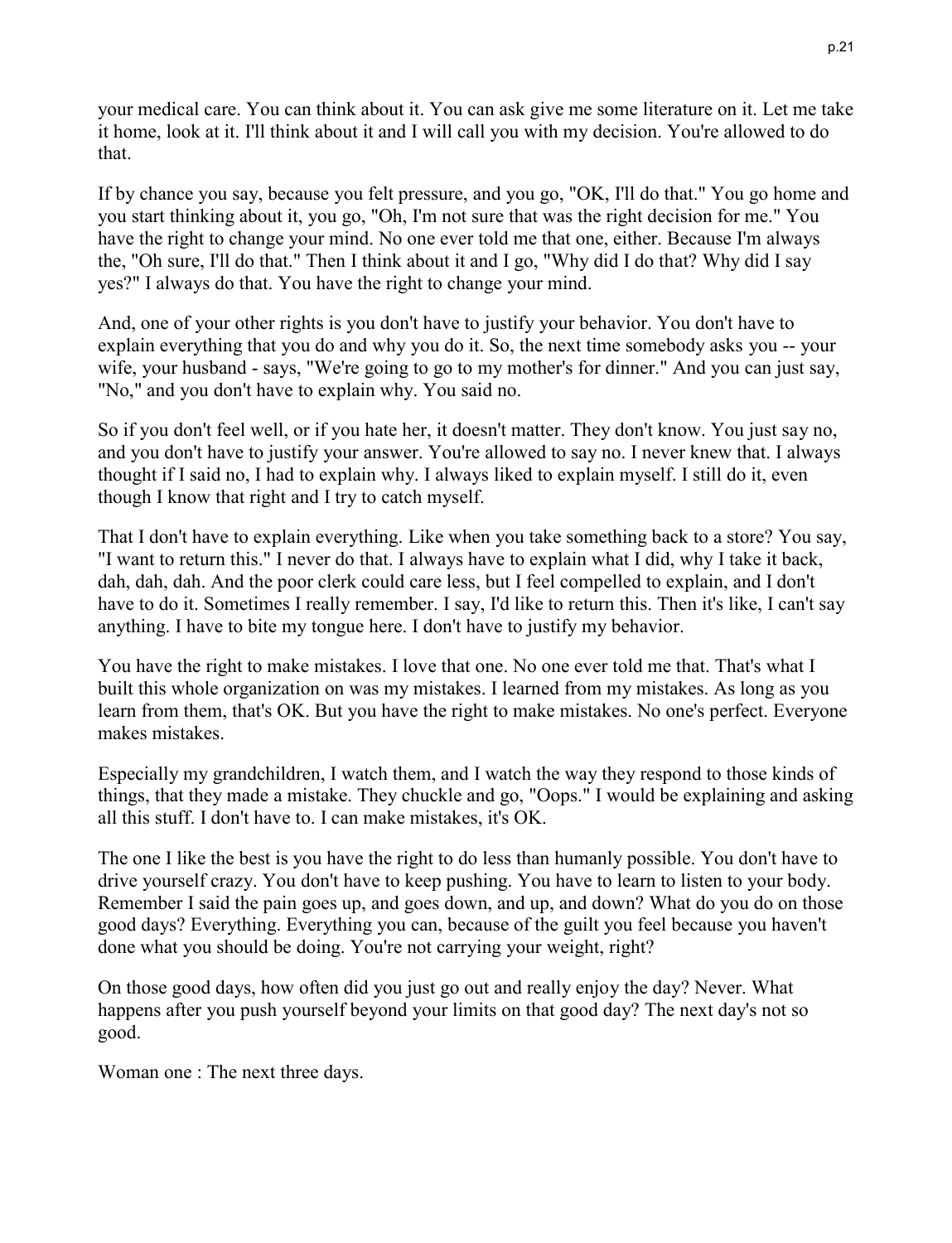**Penney**: Right. Well, yes, and the day and the day and the day. And so, what are you doing? You're your own worst enemy. You're setting yourself up for failure every time. You're not being realistic. You're not obviously enforcing your basic right to do less than humanly possible. And, you're not listening to your body, because the first time it says "Ouch," what do you do? "I can handle this. I'm going to do a little bit more. I'm going to push just a little bit more." And it goes "Ouch, ouch," and you go, "I can do more. I only have 10 more cords of wood to split. I can do that." Right? I used to do that all the time with one arm tied behind my back when I was young. Well, guess what? We're not so young anymore.

But you don't listen to your body, and it's telling you to stop. What's really amazing is, if you maybe stop for five minutes, you might be able to start up again. It's called pacing. Pacing is so important in managing pain. You have to pace yourself. Maybe you have to take a half-hour in between.

But you have the right to do less than humanly possible, so maybe on one of those good days you're going to go out and enjoy the day. Like I said, I was amazed. Your city is beautiful. There is so much to do. Just to walk around is just amazing. Enjoy it. You don't have to be productive every hour. I always thought I did.

Because you know what we do? We always base our self-esteem on how much we accomplish in a day, right? That's the one thing that pain took away from you, because you can't be like you used to be. And so, our self-esteem goes right down the tubes with it.

But it's OK to do less than humanly possible and enjoy the day. Because you know what? You might have a better day the next day, too, and even the day after that. But, if you don't listen to your body, it knows best. If it says "Ouch," just stop for a little bit. It's OK. I can't impress that upon you enough.

If you overstep your limits, then you've made the mistake. You have a right to make mistakes, but learn from those mistakes. Go, OK, I know what I did. Now, there's a few spouses in here, so you're also hearing this. So remind them. You didn't listen to your body, did you? That first ouch.

These are so important. Print them out. They're on our web page. They're in your book with a lot more details. Print them out, stick them on your refrigerator. Look at them every day. These are your rights. They're the same as anyone else. You all have the same right to enjoy your life. You don't have to work hard. You don't have to explain yourself. You can ask for help. You're equal to anyone else. You're just as important.

Recognize emotions. This is a really hard one, because then we think, OK, I should be able to control my emotions, right? The one thing that you have to remember is there are no wrong feelings. You can feel anything you want. You can control your actions. You can't control your feelings. It's just going to happen. You're always going to react. That's what makes you human. So, there are no wrong feelings.

I like to use this little picture. See the guy sitting there in the blue sweater? He's the one with the pain, and he's sort of, what's he doing? Sort of pulling at himself, closing up, he's not going to say anything, right? That what we do? We shut ourselves away from everyone. We're not going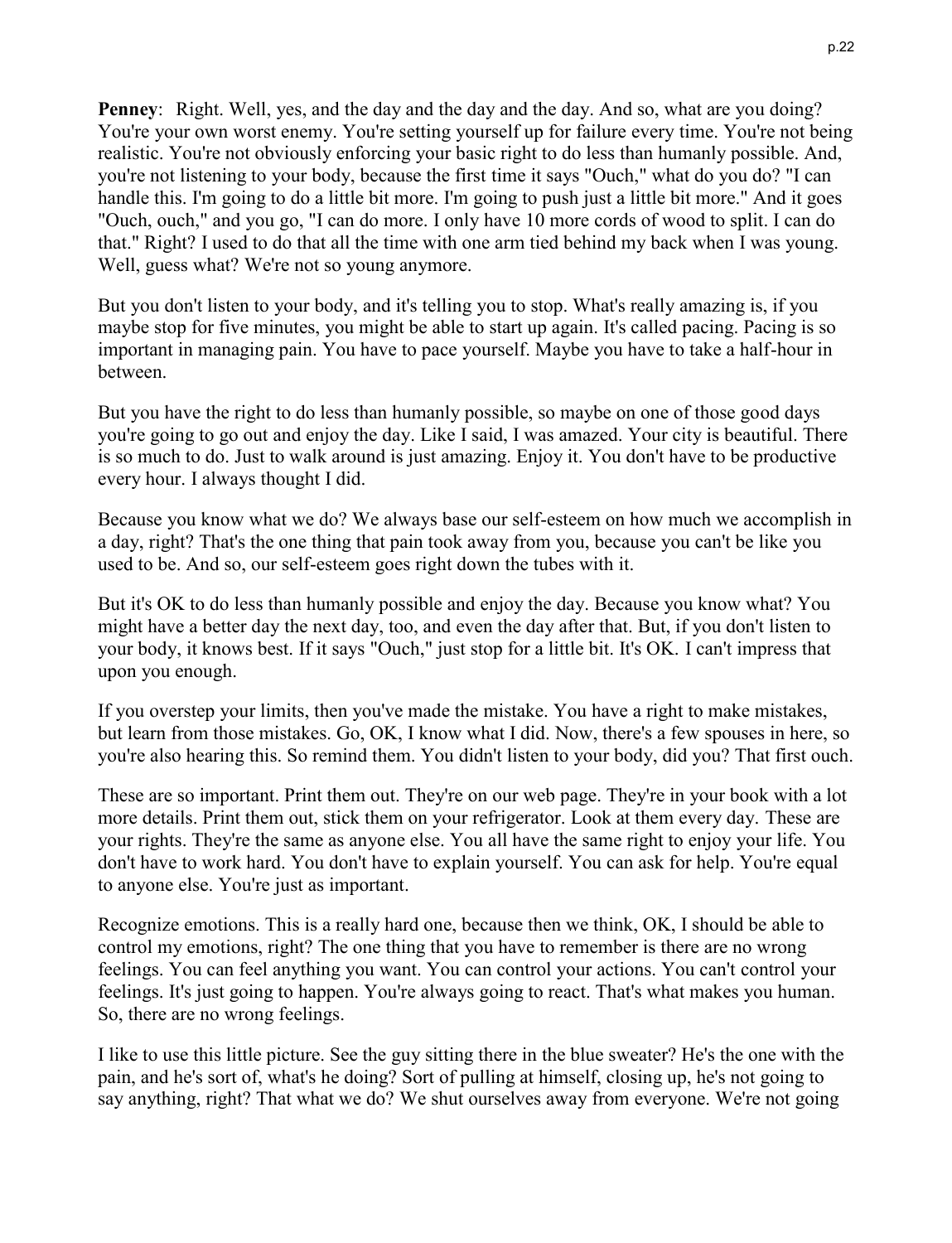to talk about it. I don't want to hear it anymore, anyway. It can't be hurting anyone if I just sit here and be quiet and suffer in silence.

Look at her. She's not so happy. Don't you think that may be affecting her a little bit? Don't you think she knows what's going on? She's seen this behavior before. We're so afraid of negative feelings. We never hide our joy, never. Negative feelings, it's another whole story.

They say, well, maybe you're depressed. Well, like I said, if you've had the flu for a whole year, who would be a happy camper? Of course, you're depressed. You have pain. It's taken over your life, it's taken over all of that future plans you wanted. But that doesn't mean it's the end. It's just a different beginning and a different road you're going to travel.

When I went to the Pain Program... Again, remember, I went there to fail. I was just so irritated I was even there. One of the first things that they did was gave me a book to read. It was called "The Angry Book." I'm thinking "All right, what is this?" I'm here because I have pain and you're giving me this book on anger. I'm not an angry person. But they said, you have to read it and I did what I was told. I always do what I was told.

So, I read the book. It's not a very big book. It's still in publication today and that was 32 years ago. It's called "The Angry Book" by Doctor Theodore Rubin. A wonderful book, it doesn't take much to read it. In every page, in every chapter was a different kind of anger. Anger is not just yelling and screaming. There's all kinds. There's silence. There's all kinds of anger. I don't even remember all the different kind of angers that there are.

What I do remember and what I took away from the book... because, by the time I got done reading the book I thought "I'm the angriest person in the world." I saw myself in every one of those chapters, every one of those. Don't worry about me. Go ahead and enjoy yourself. It's like if you dare go out that door I'll be really angry but go ahead and go. I'm not going to say anything. That is a kind of anger. I saw myself in every chapter, every time.

At the end of the book, he talked about a slush fund. That's really what I remember and took away from that book. The slush fund is all of those negative feelings that we tend to hide and avoid and ignore and won't admit to. That's where they stay. Like all that mountain over here that you're carrying around. Also, now, you have a slush fund inside of you, too.

I like to look at that slush fund like a bucket. It's an empty bucket. Every time you ignore one of your negative feelings another drop of water goes into your bucket. Now, there's a lot of feelings that are being ignored, the negative. They just keep dropping more drops in that bucket every day. You're carrying this around. It's getting pretty heavy. All of a sudden there's that last little thing. That last drop. And what happens? The bucket overflows. You dump your bucket on somebody.

It's always your safe person. For me, it's my husband. I dump buckets on him all the time, unfortunately. I still try to recognize emotions but we're all human and we make mistakes so I sometimes hold those negative feelings in and then I just dump them all on him when he says the smallest little thing. But he's my safe person. In spite of that, he knows me too well and he's listened to these talks too many times so he really does get it.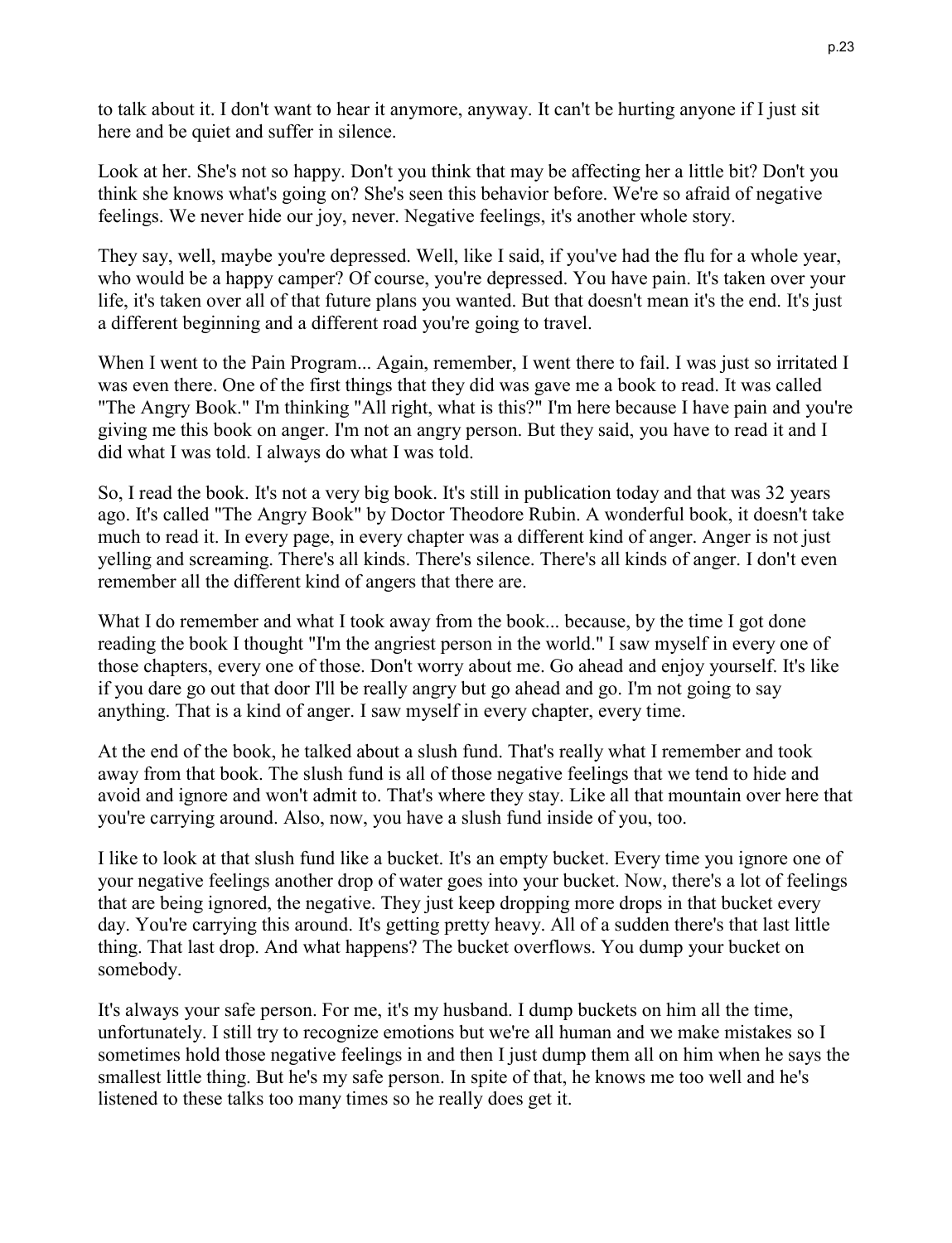You have to begin to realize that you're carrying even though you're saying, "It's not bothering me." You're carrying them all around. You've got a whole bucket full of water drops in there. You're carrying it around day after day after day. Imagine how hard that is with a person who is 100 percent physically well and here you are with pain and you're dragging this bucket and you got this mountain on this shoulder.

There are no wrong feelings, only inappropriate reactions. So, say somebody does something and it bothers you. What are you going to do? Say, "That's fine." You're going to say "You know what? What you just said really hurt my feelings." Tell them and it's no big deal. It's not yelling and screaming. Or "When you did that it really hurt. I would prefer that you do..."

In the books that you have, we have a bunch of assertiveness training. I'm not going to talk about that today. But it's going to give you different ways to express how you're feeling in an appropriate way. Read the chapter, do the exercises. It really does help you better communicate.

Communication is what brings everything together. But, if we continually hold those negative feelings in, we're going to explode at some point in time. And people know. "Look at her." You think you're not hurting anyone but you really are. You're shutting them out.

Learn to relax. That's easy to say, right? If I could go to that wonderful, beautiful little island there and feel that soft, warm sand and lay down on a nice blanket and feel that little sand, your body contours with the sand, and you pick the sand up and it's like silk going through your fingers. The waves are breaking against the shore. You can hear the palm trees rustling overhead. If you could sit like that then you might be able to relax, right? But that's not reality. That is not reality. So how do you relax?

Remember I said, a while ago, the more tension you give your pain the more you're going to suffer. One of our goals is to reduce our sense of suffering. So, right now, I want all of you to do something for me. To yourself, in your mind, I want you to count from one to 25 and at exactly the same moment say your alphabet. You can't do it, can you? Do you know why? You have a one track mind.

You have a one track mind so while you're thinking about laying on that beautiful, warm, sunny beach listening to the waves crashing against the shores, for that instant you're not thinking "Oh my God, my back is killing me." For that instant, you have reduced your sense of suffering. It didn't mean the pain went away but you're not suffering because you're not giving it your undivided attention. Now the question is how do you do that? How do you redirect your thoughts onto something else?

I don't know if they do biofeedback here or not but when I went to the Pain Program that was another one of the things that they had me do. I had four sessions. I went into these sessions and the whole idea is to turn the whole sound off and get your hands nice and warm. I was terrible. I couldn't do them. The sound went up. I tried so hard that I stressed myself out. It didn't work.

I was really, really fortunate that the gentleman who was doing it, the biofeedback person, taped those sessions because as I was hooked up, he was reading these wonderful little relaxation exercises. He taped them. He said "When you go home, practice them."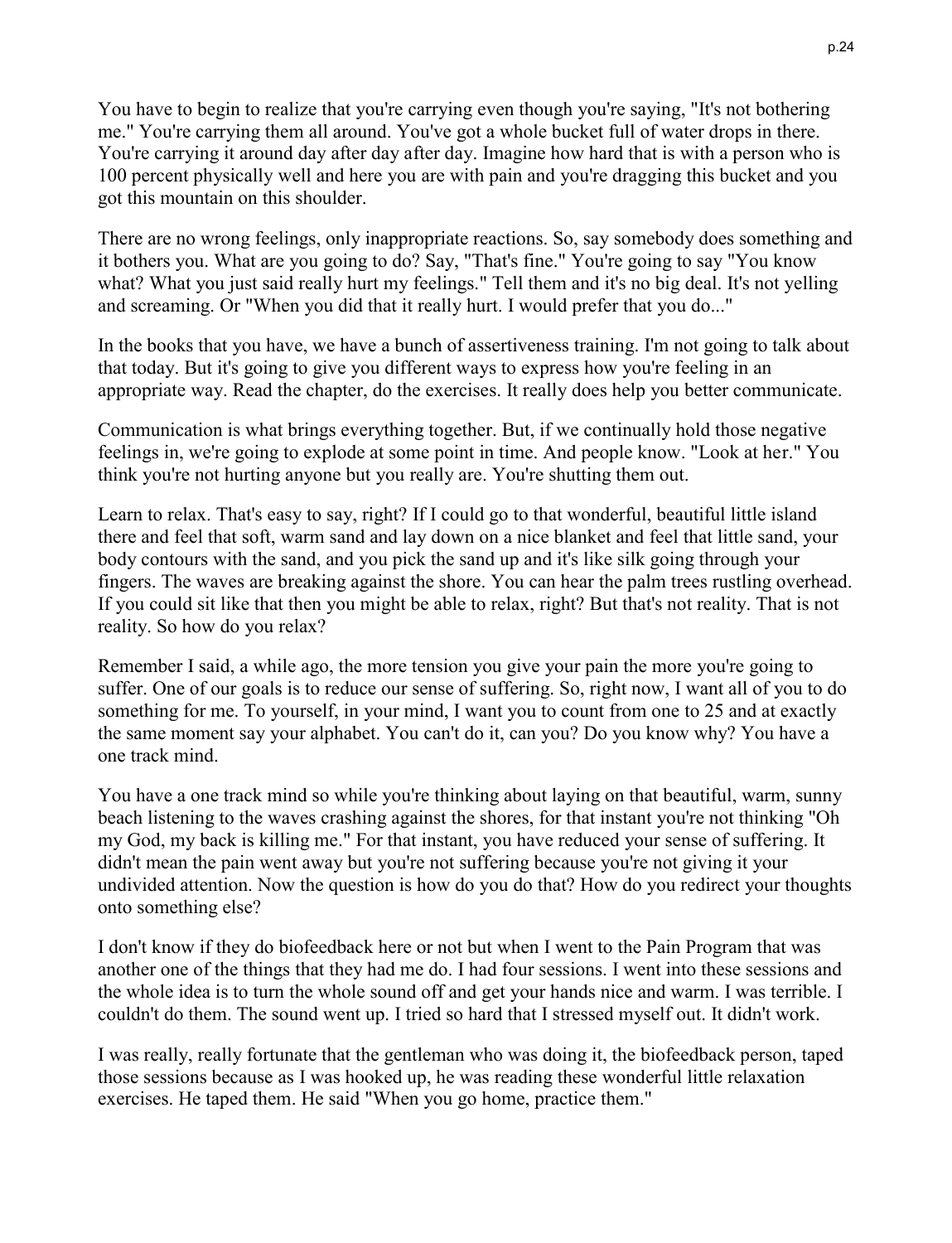Remember, I said I used to do what I was told. I still try to but not all the time. So, I listened to them. Twice a day, I practiced them. They were about 20 minutes each. I kept practicing and practicing. One day I realized, I didn't need those tapes anymore because I could tell my body how it is I wanted it to feel because I listened to my body. Remember, we talked about listening to what your body is telling you.

When I felt that first little ouch... There's a bunch of different kinds of relaxation exercises. My favorite one, for me, is the breath relaxation. I always think about, when I just get that little 'umph' or if I'm on a plane and it goes 'arghh.' I will take in a deep breath and I imagine how that breath looks as it begins to fill my lungs. Is it a color? Is it a substance? Then, as you exhale, has it changed consistency? Has it changed color? Is it something altogether different? Just taking in that deep breath and letting it out and thinking about that?

Another way that they did that, with the tape, was as you breathe out instead of breathing out of your mouth, you imagine the breath going down your shoulder, down your arm, and out your fingertips. You just imagine that. Again, while you're thinking about that... You only have a one track mind. You can't think about "Oh my God, this is hurting me."

If you listen to your body and you begin to learn how to do these, you might be able to regain some control not only of what you're doing but your body as well and begin to take more control. I personally love control. I would think that most of you do like control. You like to be in control.

You really can tell your body how you want it to feel but it takes a lot of practice. It's not something you're just going to try once and go "This doesn't work." Don't do that. Keep working at it and working at it. We have, I think, four different exercises available. But you can get them from all kinds of different places. Barnes & Noble have a bunch of tapes.

There's probably some online. You don't have to use ours. They're very effective but you have to practice and practice and practice. It's just like learning to ride a bike. You don't just jump on a bike and off you go. You're going to fall down and skin your knees. Don't get disappointed. Don't get discouraged. You can do it.

Now, what I'm going to do for you... This is something that's also on our web page. I'm going to play a five minute relaxation for you. If you want to lie down, if you want to kick off your shoes, you have great chairs. These chairs are really nice. Get as comfortable as you can and we're going to play this five minute relaxation for you.

Just listen and hear what it has to say. If you want to get up and stretch for a minute and then get comfortable I'll give you a minute until you get all settled.

[music]

**Woman 2**: Close your eyes gently. Settle down comfortably. Begin by breathing out first. Then breathe in easily, just as much as you need. Now breathe out slowly with a slight sigh. As you breathe out feel the tension begin to drain away. Then go back to ordinary breathing. Even, quiet, and steady. Now, direct your thoughts to each part of your body. To your muscles and joints.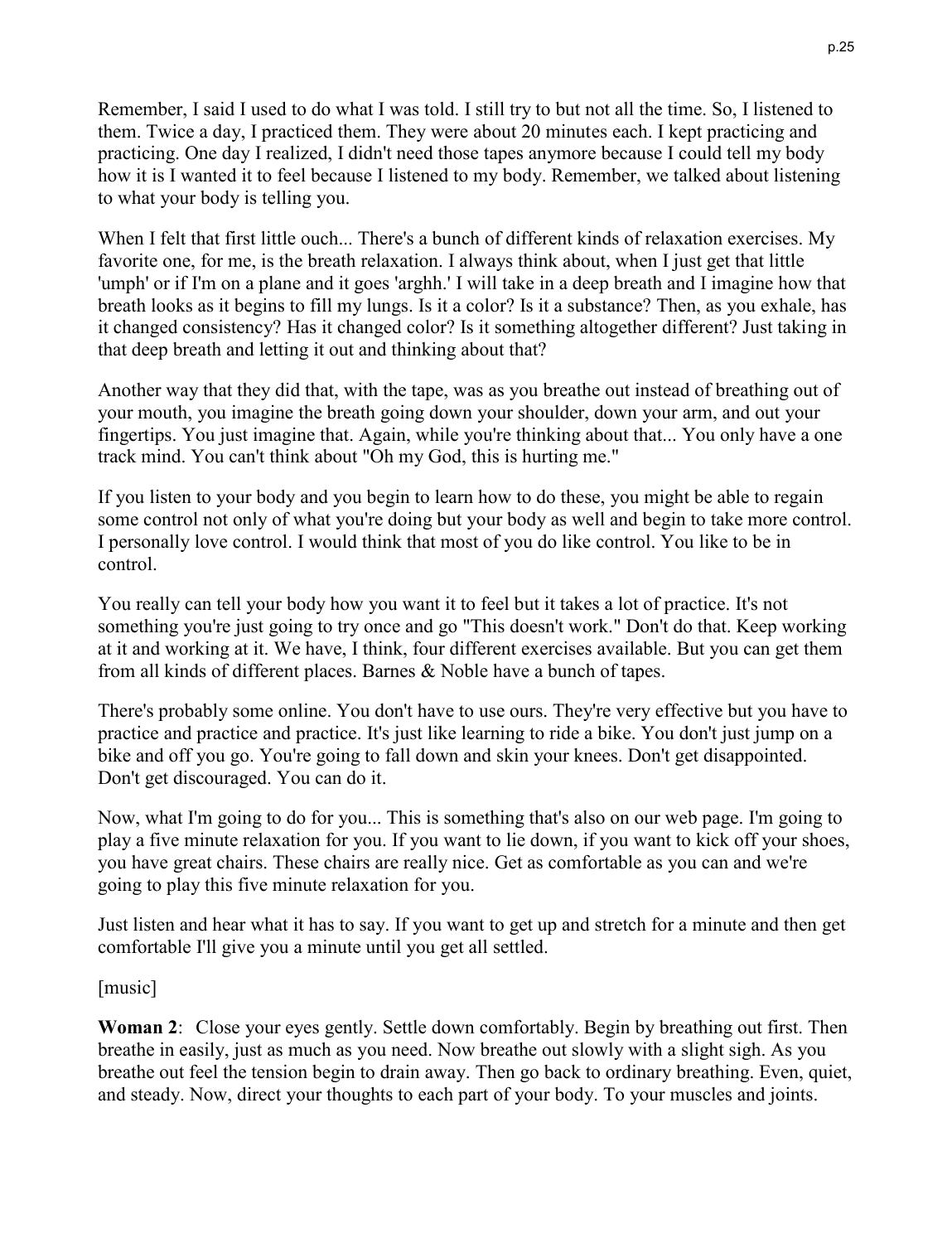Think first about your left foot. Your toes are relaxed and still. Your foot is resting easily on the floor. Now your right foot, toes, ankles.

Now, think about your legs. Your thighs roll outward when they are relaxed so let them go.

Your back muscles will relax when you hold yourself upright and your spine is supported by the back of the chair.

Let your abdominal muscles become soft and relaxed. There is no need to hold your tummy in tightly. It rises and falls as you breathe quietly.

Think about the fingers on your left hand. They are curved, limp, quiet, and still. Now, the fingers on your right hand, relaxed, soft, and still.

This feeling of relaxation spreads up your arms to your shoulders. Let your shoulders relax. Let them drop easily.

Your neck muscles will relax if your head is held upright, resting easily balanced on the top of your spine.

Let your face relax. Let the expression come off it. Make sure that your teeth are not held tightly together and let your jaw rest in its relaxed position. Your cheeks are soft because there is no need to keep up an expression. Your lips are soft and hardly touching.

Relax your forehead, so it feels a little wider, and a little higher than before. Now, instead of thinking of yourself in parts, become aware of the all over sensation of letting go, of quiet, and rest. When your muscles are relaxed, you begin to feel peaceful, rested, and quiet. Stay like this, listening to your breathing for a moment.

[music]

Now, wiggle your hands and legs a little. And open your eyes and sit quietly for a moment.

**Penney:** Telling your body how you want it to feel, paying attention to it. Just even how you hold your hand, making that tight fist. All that muscle tension is just going to increase your pain level. So, begin to learn how to tell your body how you want it to feel. The next step is exercise. This is a hard one to do. Because most people, and for me even, they kept saying, "If it hurts, don't do it." Every time I do something and tell the doctor it made it worse, "Well, then, don't do it anymore." You can imagine, after six years, where I was at. I was so de-conditioned that it didn't matter what I did. It was going to hurt because I became de-conditioned. I didn't do anything.

When I went to the pain program, and they said, "Well, you've got to start doing exercise." I was thinking "Oh." You've got weightlifting after that. Remember, I couldn't hardly hold a cup of coffee, and they wanted me to lift weights. I was at the Cleveland Clinic. Unfortunately, the Cleveland Browns worked out there, too. So, there's this wimpy lady trying to lift a five pound weight, and they're pressing 300 or 400 pound. I'm thinking "Oh."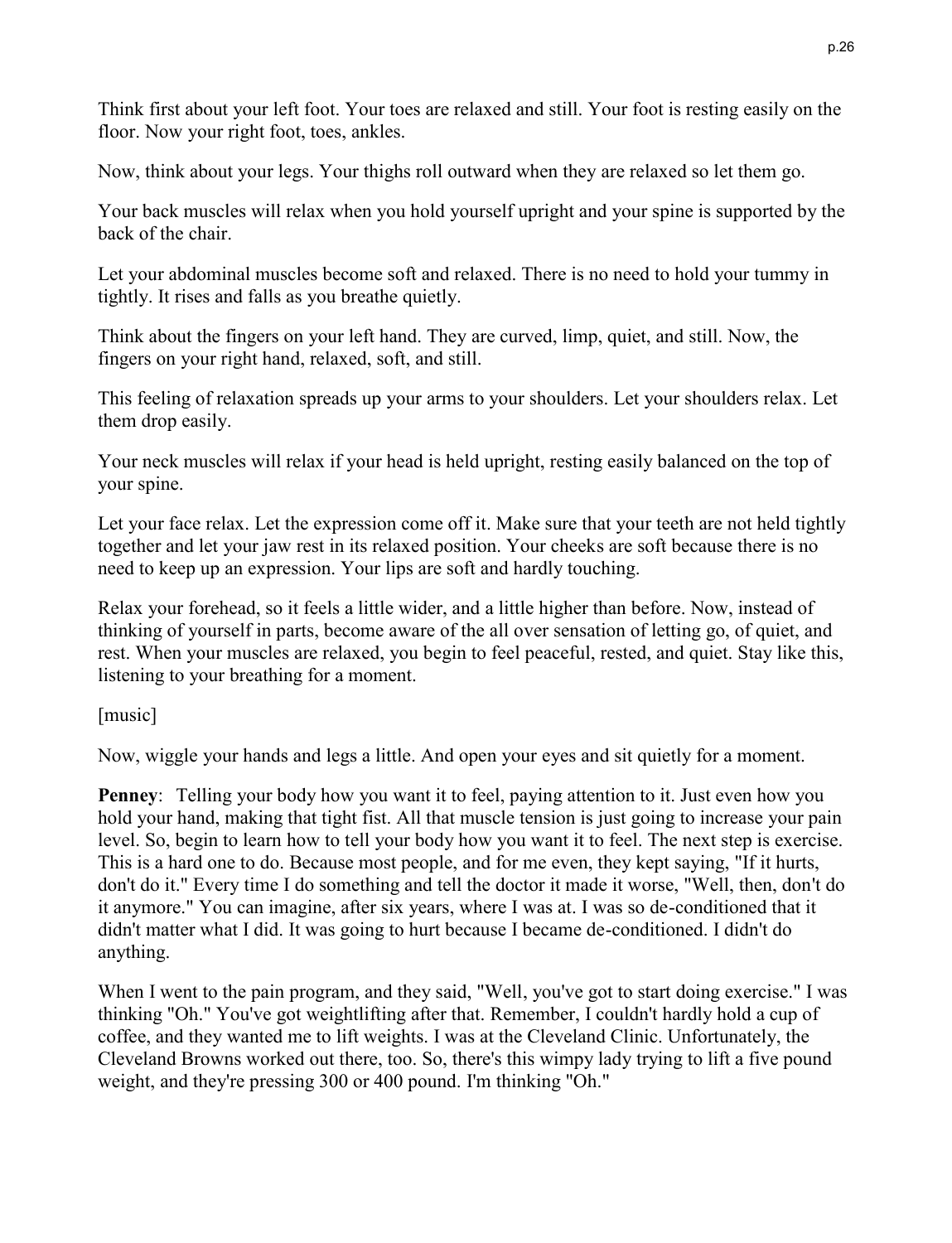It only intensified my inability to do what I wanted to do. The problem is that we tend to, remember we don't listen to our body? We don't hear what it's telling us. In the workbook that you have, we have a section on exercise. There's 18 very mild stretches in there that we don't tell you to do. They're there so you can take them to your healthcare provider and say, "OK, what of these can I do? What do you think is OK for me to do?"

Maybe, they'll say, "They're all OK," or "Three are OK," or "Four are OK." What I want you to do is pick out one. One that you think you want to do. For the heck of it, we're just going to say a leg lift. In the morning, before you get out of bed, what you need to do in starting an exercise program. That has to be a regular schedule, right? Where you're going to do it is work it into your daily schedule.

First day, before you get out of bed, before you get dressed, lift your leg as high as you can. Just as high as you can, don't feel any pain. Put it down, that's it. You've done your exercise for that day. You've worked within your limits. You haven't set yourself up for failure. You're not pushing beyond your limits. You can do it, right? The next morning, do the same thing.

Maybe by the end of the week, you'll actually get your leg up pretty high, and it won't hurt at all. The next week, you add another exercise. Very slowly and gradually, pacing yourself, you'll find yourself doing a lot more exercise. It didn't hurt. You can't wake up the next morning and go, "I can't believe I did all that, and I'm really hurting." Because you've stayed within your limits. You haven't set yourself up for failure. You've accomplished your goal.

A lot of people use exercise as their personal goal. You have to do it gradually. You are so de-conditioned. Every day you spend in bed, every 24 hour day you spend in bed. You know how long it takes you to get back to where you were before that first 24 hours? Two weeks! Imagine how de-conditioned some of you may be. I know I was. I was up and around, but I wasn't doing anything. No matter what, I did hurt.

For me, at the pain program, it got a lot worse before it got better. I always tell people, when they go through a pain program, it's going to get a lot worse before it gets better. I wanted to prove that this wasn't going to help. So I pushed, which wasn't the smartest thing to do. It was really interesting.

I guess the VA is like this, but the Cleveland Clinic is three or four blocks long. We had to walk. You weren't a patient. You were never even allowed to talk about your pain. We had to get up every morning, get dressed, make our bed, walk down to breakfast, walk down to lunch. We walked everywhere. We we're people walking around the hospital.

Physical therapy was two buildings over it. It was like a block and a half away. I remember walking one day, over to physical therapy, where we did stretching exercises. It wasn't passive therapy. I was an active participant. I thought, "I just can't do this today. I'm really hurting." What was amazing to me is on the way back from exercise that day, from PT, I actually felt better. This little light bulb went off. It went, "Oh, maybe this is a good thing."

To this day, I still do those stretching exercises. It's a small price for me to pay to be able to function. It's one of the many things I do. Only one of the many.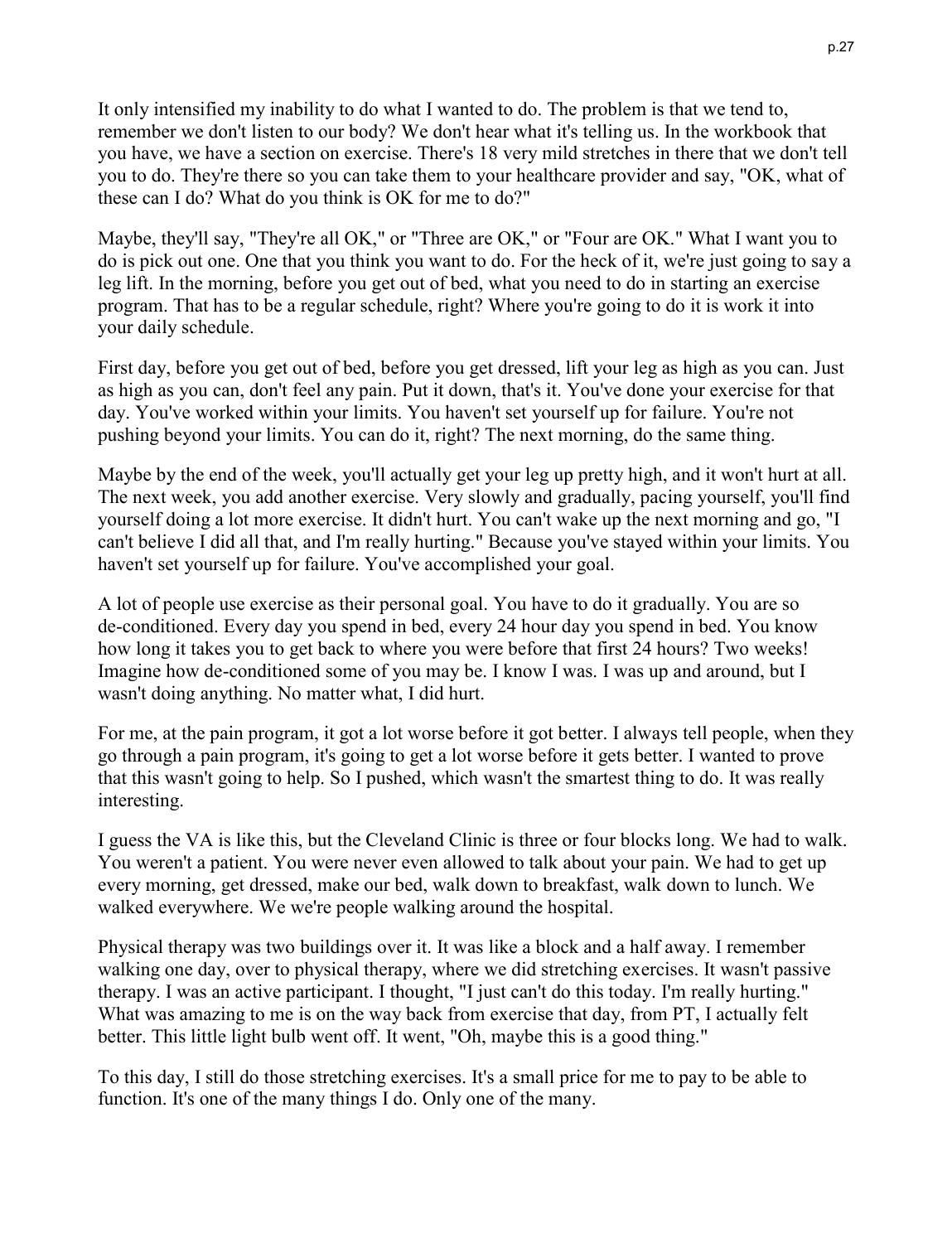Talk to your healthcare provider. We cannot make an evaluation and tell you what you can and can't do. That's not for us to tell you. What we can do is, once you get an OK, and your healthcare professional tells you what you can do, to encourage you to continue to do it. This is something that only you can do.

No one else can exercise for you. No one else can tell you how your body should feel. No one else can hear what your body's telling you. These are all your responsibilities. That's why you have to be that active participant.

The total picture. It's not about what you can't do anymore. It's about what you can do. You really have to step back and take a look. What has the pain done to my life? How am I going to regain control of my life? When I talk to people with pain, what they tell me is, "I want my life back." That's what they always say. "I want my life back the way it was before."

Like I said, many of us are a lot older than we were when the pain started. We're never going to go back to being 20 or 30. That's something you really can't do. Not yet anyway. Who knows? But, what can you do? You really have to look at the overall. Evaluate what it is that you want. How are you going to get there? How are you going to stay within your limits?

Look at the whole picture. Look at your abilities, not at your disabilities. Ask yourself, "What did I always want to do, and never did?" It may be painting. It may be anything. Maybe some woodworking, or some whittling, or whatever. Ask yourself, what is it that you want to do now that you never could before? You have some time, do it.

Your attitude is 80 if not 90 percent of how you will do. It really is up to you. You need the support. You need the direction from healthcare professionals. You need the support of peers, your family. But, in the end, most of it lays on your plates. It's up to you.

The last one is outreach. That's really where I started. Of course, if there were a group available to me before I went to the clinic, I would not have gone. Because I'm also very stubborn. I had given up by then. I know I would not have done it. I'm amazed by every person that walks into a group room, because that really took a lot of courage.

There were several things I learned at the clinic. The first one was, for the very first time in my life, I realized I wasn't the only person in the world with pain. Before that I never knew anyone else had pain because I had become so isolated. I had no idea. I knew there were other people out there that I needed to tell, "Hey, it's not hopeless. There's hope."

I think the main reason that I did this is we were driving home from Cleveland. Because I lived in Pittsburgh. Remember the Steelers, I lived in Pittsburgh at the time. We were driving home, and I thought to myself, "You know, in that controlled environment..." It was an inpatient program, which is unheard of today.

"In that controlled environment, everything worked OK. I could do it. But, what's going to happen when I go home. I have to start taking care of the kids again, the house. I have to do all the things I have to do." It was like 10 days before Christmas. "What's going to happen if this doesn't work?" Other things had worked for a little bit. Then, they stopped working. So, what happens?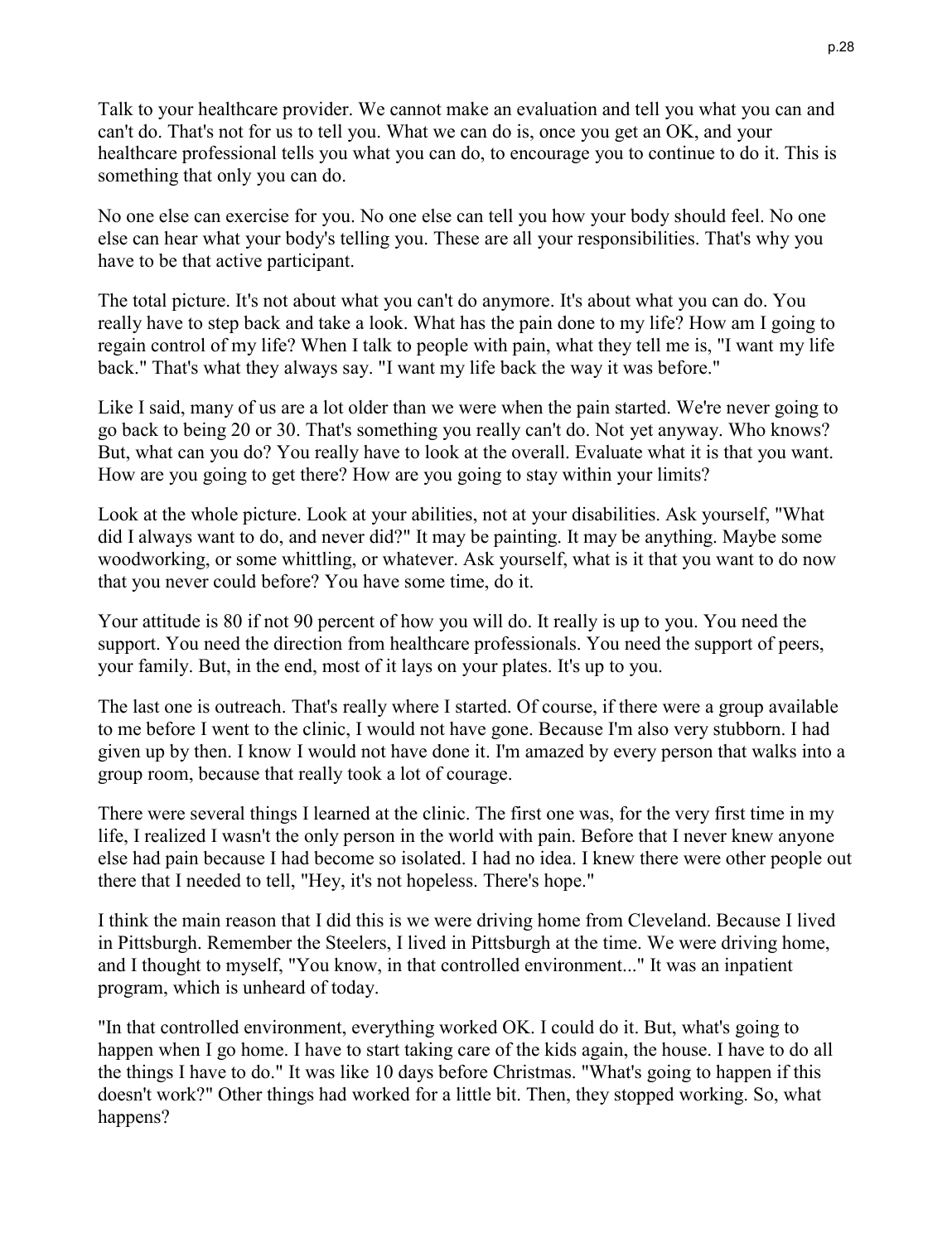I think, more than anything, it was out of fear that I would go backwards. That I knew I had to stay actively involved and continue to apply all those things I had learned at the clinic to my daily life, moving forward. If I wanted to remain that person, rather than a patient, that's what I had to do. What better way to do it, than share what I had learned with other people?

As I said, 31 years ago, I was at the very beginning of my journey. I have learned so much as I go along that road, along that path. There's always something new to learn. It is amazing. That's why the groups are so valuable. Because, not only do you learn from them, but people can share what they know. To reach out to others. To know that you are not alone.

You are not alone. There are a lot of other people out there who get it. You're not crazy. Your pain is real, and there's a way to begin to manage it.

This is our little car. I don't know if you saw Jill bringing in the box, and I was smiling because we sent them. You're all going to get one for these. I will explain to you why we have this little car. This is how I like to explain a person with pain. They're like a car. Except, your car has four flat tires. So, you can't go anywhere, you're stuck.

Remember I talked about our expectation? Our expectation is, "All I need is that one pill. That's all I need." Even if it is the right pill, it's only going to put air in one of your tires. You still have three flat tires, you're not going anywhere. You have to ask yourself, "What else do I need? What do I need to fill up those other three tires?" It could be counseling. It could be physical therapy. It could be acupuncture. Who knows? Everyone is different.

Maybe all that medication that you got, or even the physical therapy, gave you 20 percent relief. We'll add 20 times 4, you've got 80 percent. That's pretty good, but you've got to fill up the rest of the tires. One you get all your tires filled, guess what? You have to maintain that care on a day to day basis. You can't go back every day and say, "What am I to do?"

It's your job. You don't take your new car back to the dealer and say, "Fill her up," or "Check my windshield," or "Check my oil," or whatever else you do to cars. That's your job. If something goes wrong with your car, it makes a funny noise or whatever, what do you do? You take it back. You go back to see your healthcare provider.

On the day to day, it's your job to figure out what you need to fill up those tires. Working with your healthcare provider, hopefully, your ACPA group then maintaining it on a day to day basis. The nice thing about the VA is, if it breaks down, and you need a tow, you've got a whole bunch of people who are willing to help you. Because you guys watch each others' back.

# *Part 4: ACPA Materials*

**Penney Cowan**: The American Chronic Association, back in 2001, we declared September, Pain Awareness Month. We worked at that for six years. We actually got 80 other organizations to partner with us, both healthcare professional organizations, most of the nursing organizations, a lot of the American Academy of Pain Medicine, American Pain Society and a lot of other physician organizations, pharmacists. We got all of them onboard. We got a lot of the consumer organizations, disease-specific, to partner with us to declare September, Pain Awareness Month.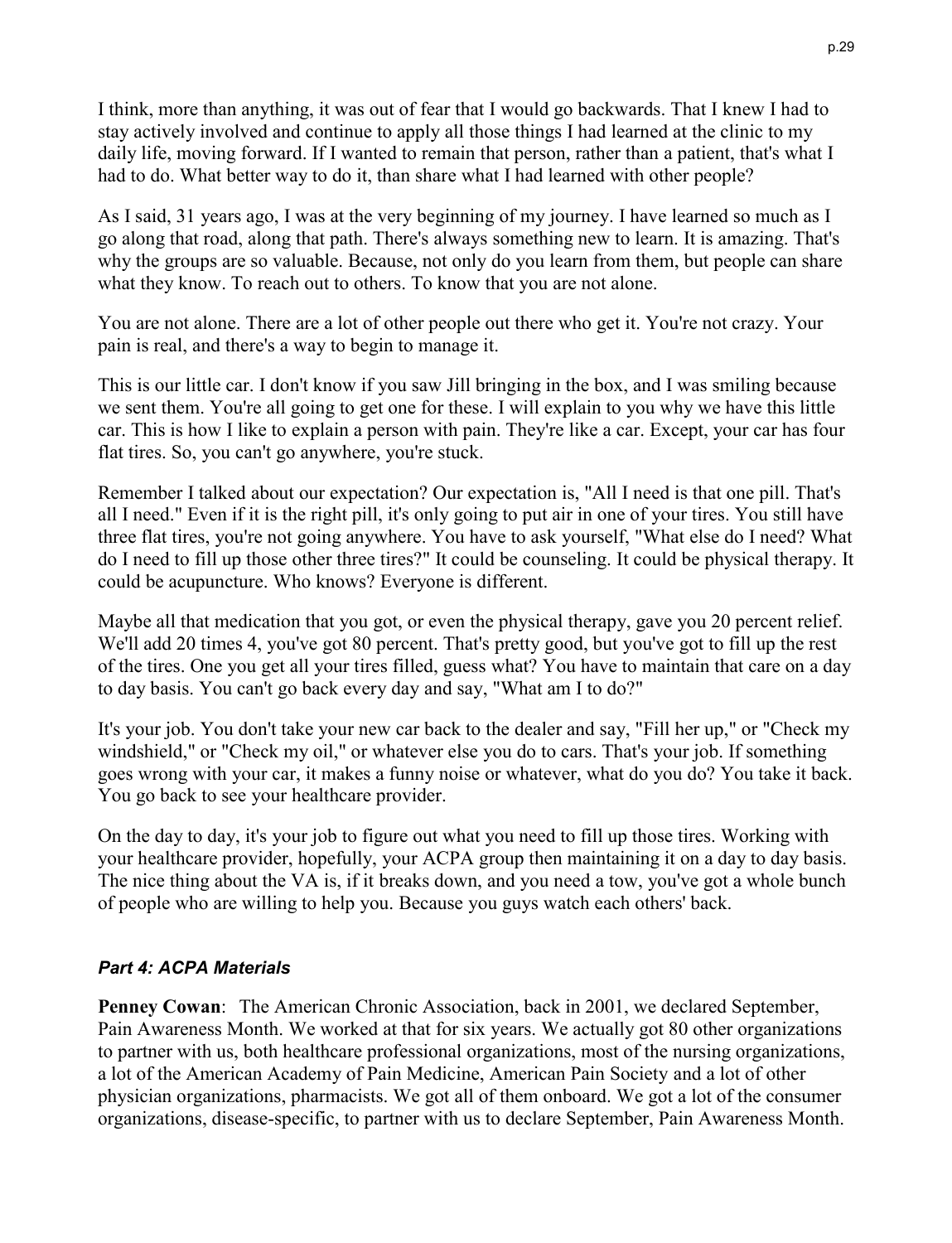For six years, we drove that effort. If you talk to anyone now in the pain community, they know that September is Pain Awareness Month. I know that one of the things we ask our facilitators to do is to have some kind of special event in September. I think they're going to be doing their potluck here, and that's what the blue sheet is.

But, it's really important, so wear your buttons. We love the little buttons, "Pain management can brighten your world." It's nice, it's bright. They see the little smiley face on the world and they'll ask you, "What is that button for?" You can let them know that we really have to pay more attention to pain. This is one way to get people's attention is through a little button. You all have one. If you want more, we also have them in Spanish, believe it or not. If you'd like more, let us know.

Let's talk about some of the other tools that we have, all right. We have, and I talked about the relaxation CD's that we have. That's what they look like. That's Autogenic and General and I think there's breath relief and pain...Breath, Relaxation and Pain Relief is the other one. Those CD's are available. Then the one little video clip that I showed you, and I'm going to be showing you another one as well, is on the Pathways to Pain and these are, based on our 10 steps.

Unfortunately, we only have two done right now because that's all the funding we got so far. We're really based on getting funding money. The funding always goes into the projects we do. Like, here we are. We really have to wait until we get the funding to do this. But, these videos are excellent, and I know a lot of the groups will borrow them, show them in the group and then return them. Those are some of the things we have. Here's the workbook that you got, and that's the number of things that are on it. The introduction, "Knowing Yourself," "Learning to Live With Others," "Helping Your Body."

This is the form that I ask to fill out. If anyone did not put their name and address and their phone number and I was, before my pain began, if you could put your email there. Then I had but, obviously, we changed this. I had to write down their facilitator guide if you wanted it. But now we have a separate form for that, so don't worry about that. We'll talk about if you want to become a facilitator and we have another workbook to do that. We'll talk about that later.

That's the business reply envelope. What I do have over there on the table are evaluations for this program. If you could just fill out one of those. If you don't want to do it now, there's business reply envelopes, you just have to stick it in the envelope and stick it in the mail.

You can fill those out to let us know how we did because there may be something that I'm doing here that I didn't do enough of or things that I did too much of. We really need to hear from you how you felt about this presentation. That will help me to form the next one, shape the next one. We really do take your comments seriously.

This is another workbook that we use. It's called "Staying Well: Managing Pain." The thing about that is remember I said I'm learning as I go on. I really believe that everyone who completes a pain management program, a lot of people think, "OK. Now, I got it. It's good. I'm just going to continue on with my life like I had before." They don't pay attention to the things that they learned. They don't stay involved.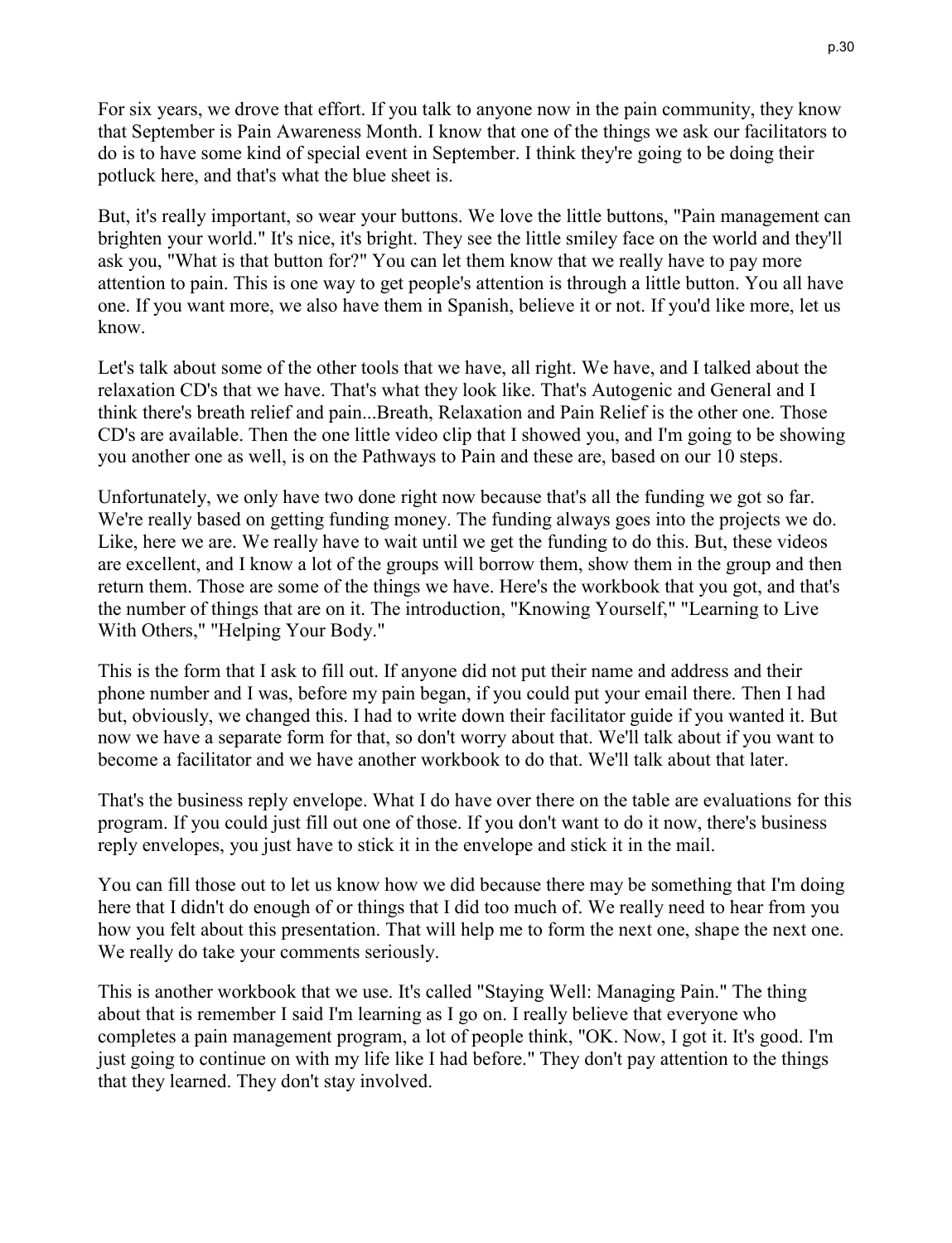They don't keep driving their own car. They just sort of park it and just go on with life and not worry about all the things they learned. I always say people who go through any kind of pain management program, at some point they may hit the wall. It's normal. It's natural. It happens to most people. About 10 years after leaving the pain program, I hit the wall. That's what this book is all about, all the things that I really didn't think about.

The things in the first chapter is "Do I have to go back to the doctors, because the whole time I was with the pain program, it was 'don't talk about your pain. You're not a patient, blah, blah, blah.' That was drilled into me so much that I became unrealistic about what I am supposed to do. Well, I kept driving my car and keeping my tires filled, I never paid attention to the other maintenance that I needed to have done."

That was one of the chapters. There's a lot of other ones on more things like self-awareness. One of the really nice chapters in this book is on reassessing your skills. In other words, now you find yourself where you can't go back to the job that you had. How do you define, how do you begin to reassess your skills so that you may be able to get out into the workforce? What is it that you need to do?

That chapter I didn't write. It was written by one of our board members who is a Human Resource person. This is what she does is to help people redirect, change careers, get into another profession. That is one of the chapters in here. There's one on families as well, though I will talk about families in a minute. This is the family manual, and we have one specifically for family members.

This one was really hard for me to write because I don't know what it's like to live with a person with pain. I know what it's like to live with pain. I can tell you all about that. But, when it comes to the family member, I hadn't a clue. In order for me to write that book, I had to talk to them.

I actually interviewed family members for three years before I wrote this to really understand what were their issues. We knew they were having issues because we used to do retreats for our facilitators and the spouses would come. I would sit there and talk with them and think, "You know, they need help."

After talking with all of these family members for three years, one thing occurred. It was very interesting because I thought in everyone of those interviews that I was talking to a person with pain. There was only one difference between the family member and the person with pain. The family member doesn't feel the physical pain. That is the only difference. Everything else that you're experiencing, unfortunately, so are they.

They're struggling with the same things as you are. Throughout this whole manual are excerpts from those interviews that I did with people. Someone came up to me and said, everything she said is, "That's me, that's me." When people read, the family members read this workbook and all those little interviews segments, they go, "That's how I felt. That's exactly how I feel."

This really addresses the needs of family members, and that's what it's for. The nice thing about this book is that... Remember I said I went to the Cleveland Clinic and there's a bunch of pain programs around. But, for many years they kept trying different manuals and different books and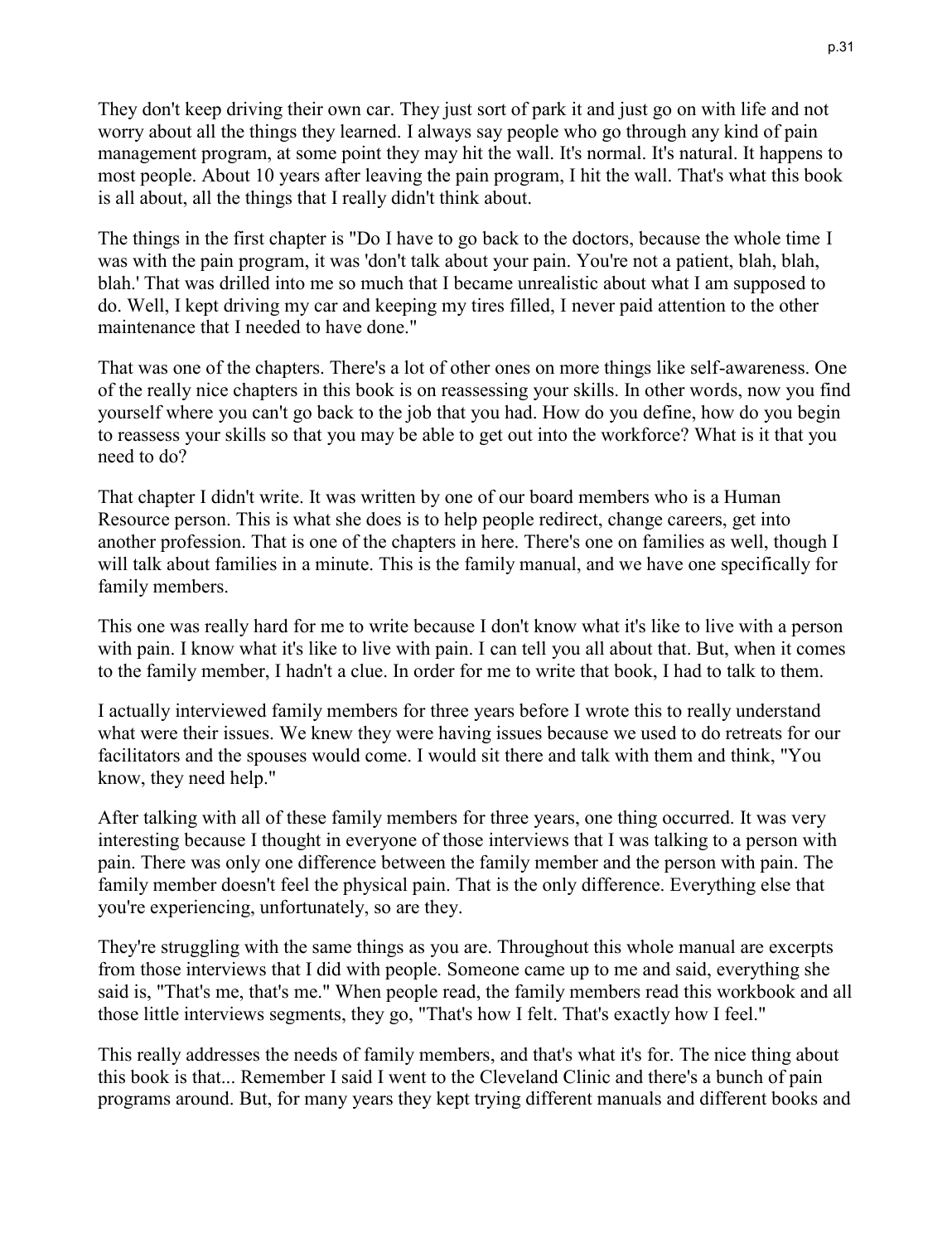everything. They finally threw all of it out. The exclusively use our workbook from patient to person now, but they love our family manual.

It's the only thing out there like this at all. We just sent 100 more of them to them so they really, really like our family manual. It's a very good piece for family members. We have toolkits. These toolkits, remember when we talked about the basic rights, we talked about a number of the coping skills. Groups need to know what else they can do. People need to know. Once they get done with the workbook, they think, "All right, now what do I do?"

What they need to do is go back and review it again because it's amazing how much you pick up the second time, and sometimes even the third time you read that because you are at a different frame of mind every time you read it. But, we also wanted to be able to provide them with more information, more worksheets, more hands-on. This is how you begin to understand this concept.

So right now, I think we have six of the kits done, and the last one I did was basic rights and it's 50 or 60 pages because I think there's, obviously, a lot to be said for the basic rights. There's a toolkit specifically on basic rights, about 60 pages long. They give you all kind of worksheets and exercises to really help you better understand how you can apply those to your daily life. Those are available.

This is another book. Remember I talked about not being able to understand that you're making progress. We talked to people, a lot of people, about journal writing and being able to keep a journal. But, I think before they do that, they needed to have a positive frame of mind, needed to think about their pain, about themselves differently. This book, "Reflections of You" is 366 pages and every page has new positive affirmation, having to do something with pain and pain management.

Then at the bottom, there is a place to journal. But, a lot of people don't like to write. They sort of get choked up. We started telling them, well, have different colors for different days. A red day is stop; a yellow is you were more cautious that day; green day was a good day. You don't have to write if you don't want to.

All of these positive affirmations are now on our Web page. Every day when you go in, on the bottom righthand corner of our Web page, you'll see the first couple of sayings and all you have to do is click on that and it'll take you to the full overview for that day. We've decided to put this on our Web page. It's free and you just have to go in, click on it. Every day it's going to change. It will change every day and that will be provided to you.

I think the next one, yes, is the coping calendar. This also came out of requests from our facilitators and our members on, all right, we've done everything. We don't know what to do anymore. We decided to start doing a coping calendar and every month, there is a different focus, whether it's on exercise. It could be on basic rights. It could be on Pain Awareness Month.

Every month we have a different topic in the calendar. Then throughout that month, we will have a little either... For Pain Awareness Month, we'll have links to all of the different partners. Whatever day that is, you can go in and, maybe, see what the American Academy of Pain Medicine has got as far as the research they've done or any of the different organizations. Or, if